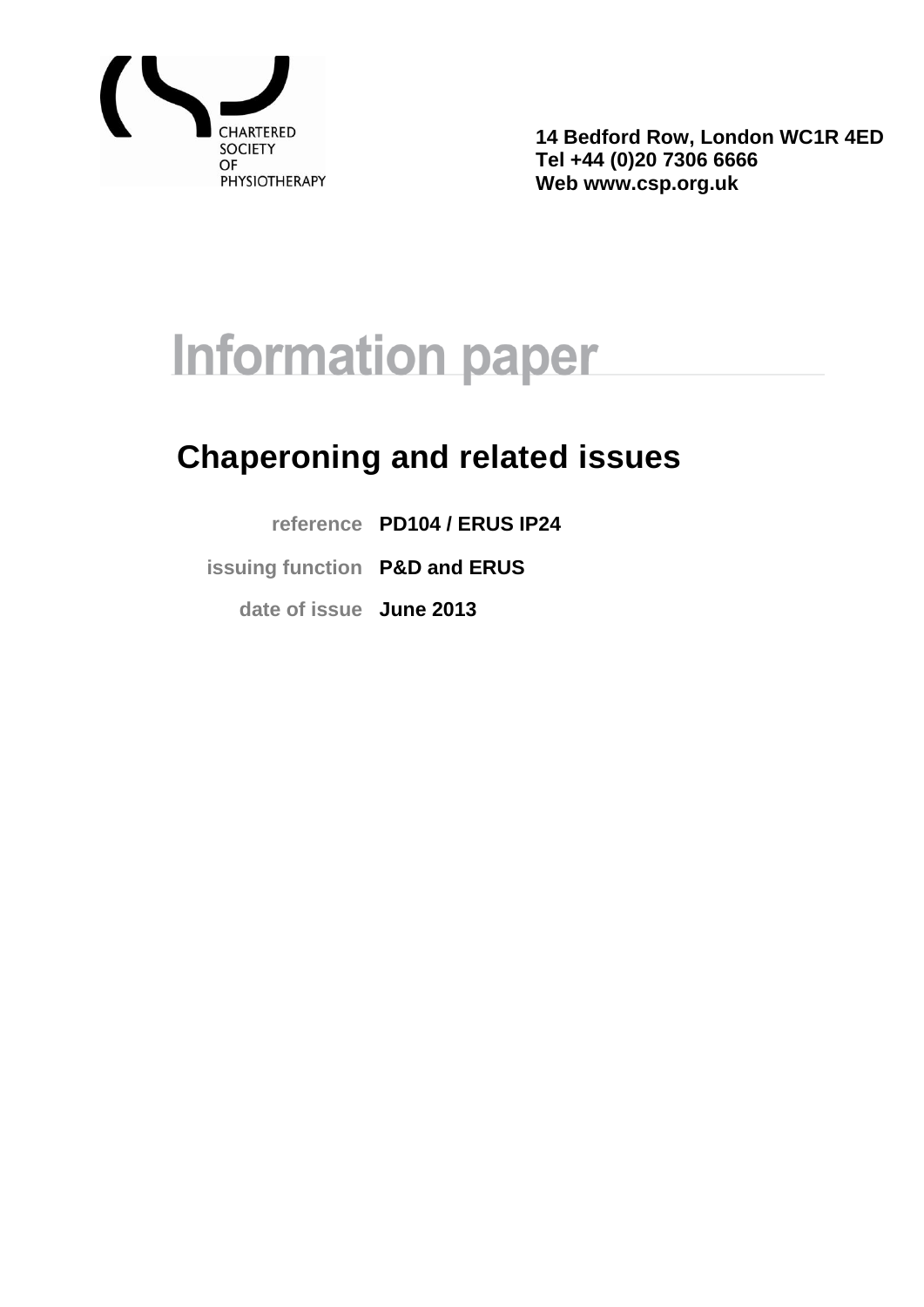

# **Chaperoning and related issues**

| Role of the CSP Practice & Development (P&D) function 9           |
|-------------------------------------------------------------------|
| Role of the CSP Employment Relations and Union Services (ERUS)  9 |
|                                                                   |
|                                                                   |
|                                                                   |
|                                                                   |
|                                                                   |
|                                                                   |
|                                                                   |
|                                                                   |
|                                                                   |
|                                                                   |
|                                                                   |
| Private practice / independent (non-NHS) practice / self-employed |
|                                                                   |
|                                                                   |
|                                                                   |
|                                                                   |
|                                                                   |
|                                                                   |
|                                                                   |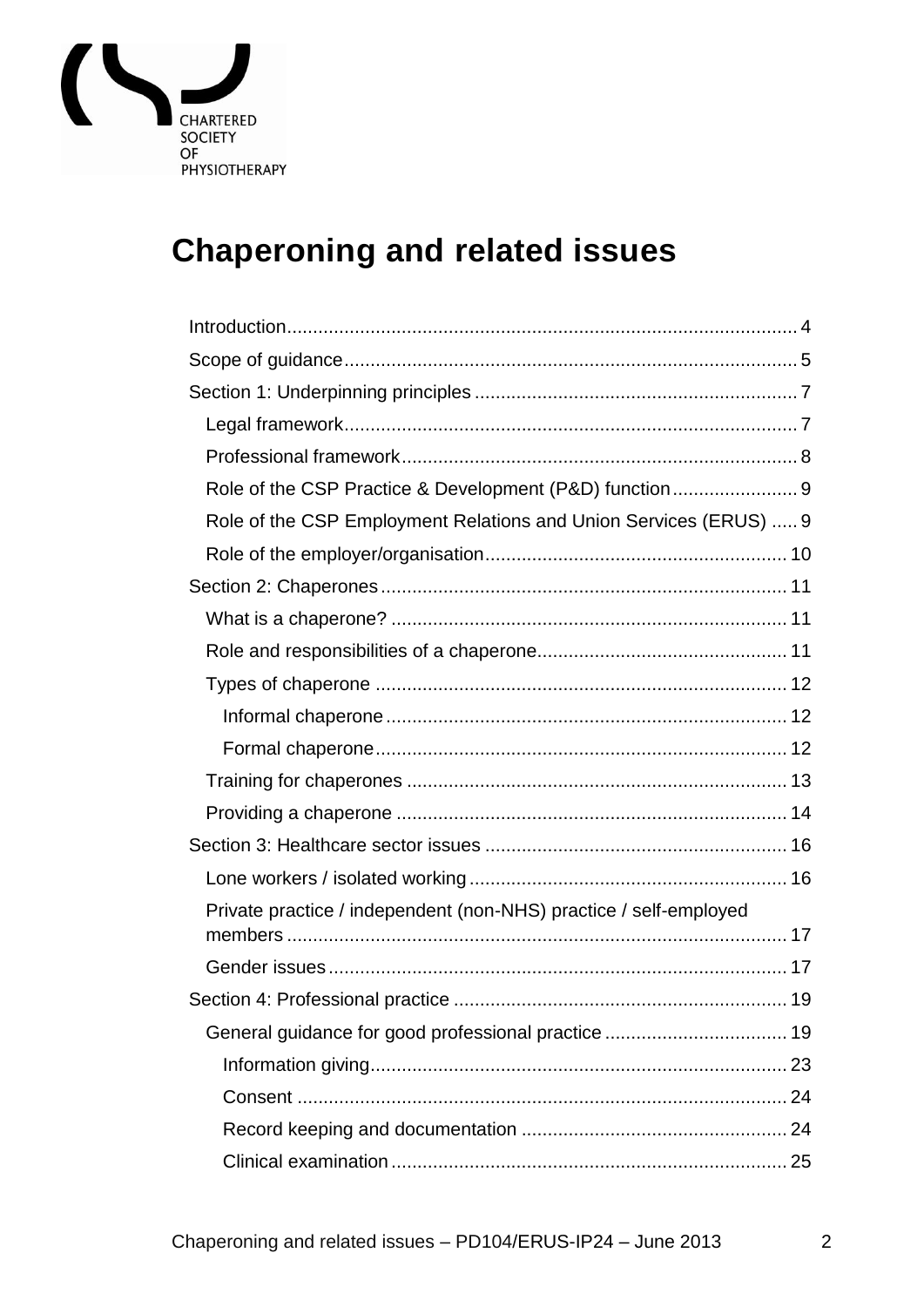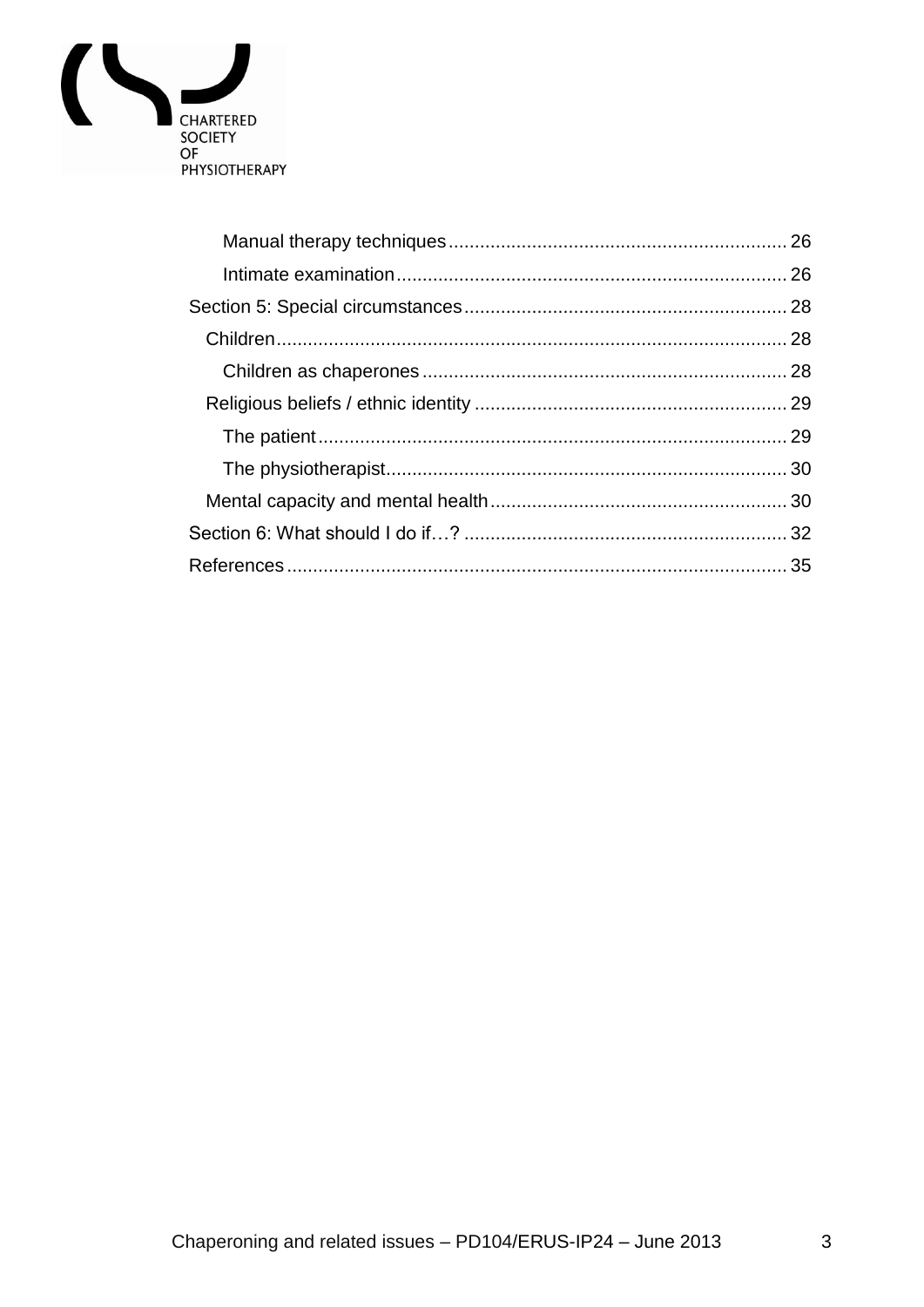

# **Chaperoning and related issues**

# <span id="page-3-0"></span>**Introduction**

This guidance paper replaces CSP information paper ERUS-IP 24 (2003). The aim of this updated paper is to be a unified source of professional practice and employment relations advice to members in providing appropriate chaperoning services to patients.

This guidance sets out the framework upon which respect and dignity for patients and good clinical and managerial decision making should be based, and covers the many factors that may be considered when thinking about the use of chaperones, as well as a number of contexts that may require special thought.

This paper is particularly aimed at

- Working physiotherapists
- Student physiotherapists

This paper will, in places, make clear recommendations to discrete groups of the CSP membership e.g. male physiotherapists, where there is clear evidence that such groups may benefit from specific advice.

This paper also applies to

- Physiotherapy support workers who may be asked to be a chaperone
- CSP workplace stewards who support CSP members with workplace employment relations
- Those who manage physiotherapists, who may need to understand the framework within which physiotherapists work.

This paper does not give clinical information but it does make reference to a range of clinical techniques that may, depending on context and patient choice, require a chaperone.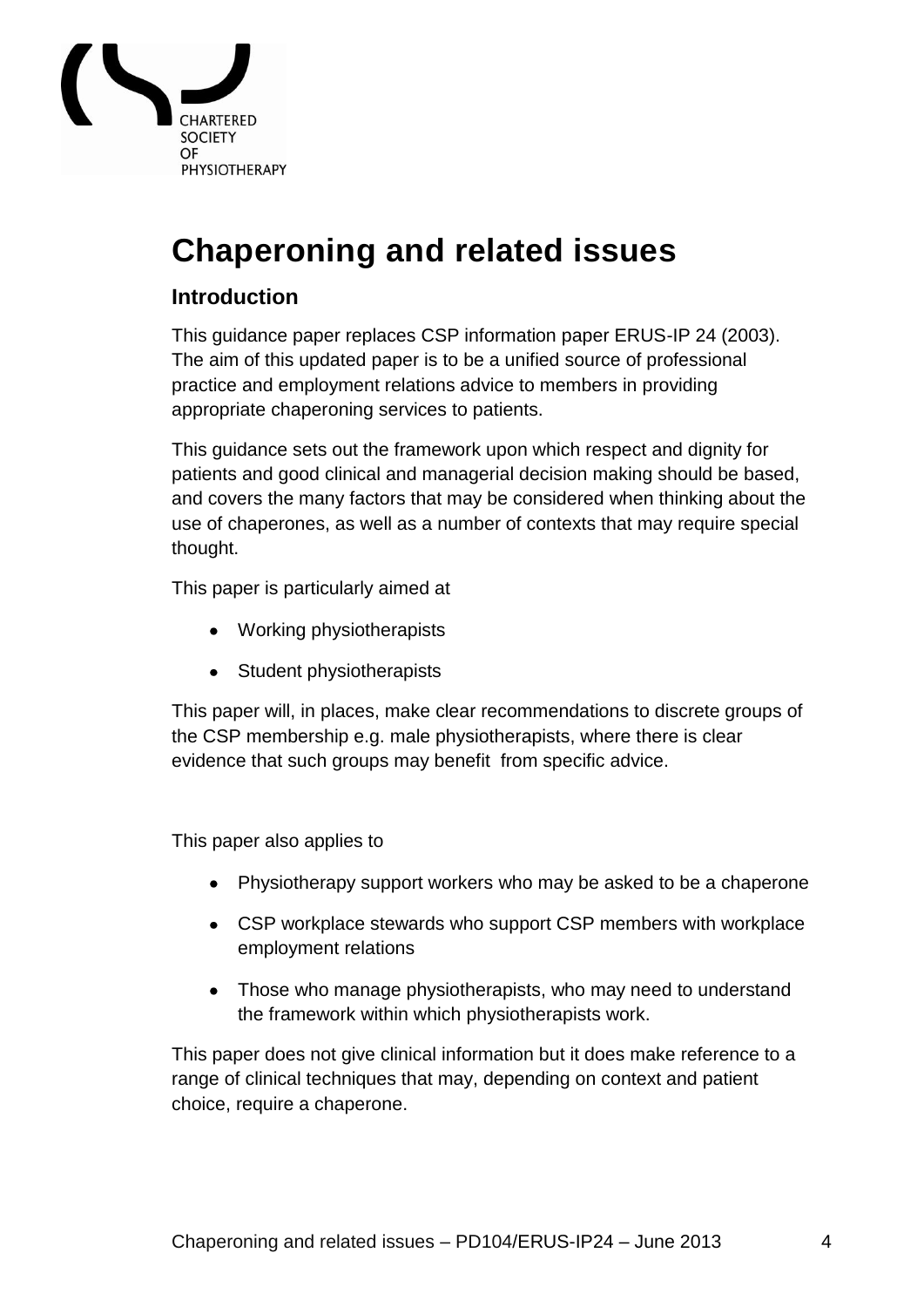

The purpose of this information paper is:

- To ensure that patients' safety, privacy and dignity are protected during intimate and/or close examinations by physiotherapists
- To minimise the risk of a physiotherapist's professional actions being misinterpreted or misunderstood as inappropriate
- To provide clear professional guidance to physiotherapists on good practice with use of chaperones
- To provide clear professional guidance on the use of chaperones to those who wish to understand the professional practice framework of physiotherapy
- To provide information comparable to that issued by other health regulators, so that physiotherapists work within the same guidance framework as other professionals

# <span id="page-4-0"></span>**Scope of guidance**

This guidance on the use of chaperones applies to any professional context where treatment is provided, by therapists of any gender, involving:

- 'Intimate' examinations, defined as
	- o any invasive examination which involves the pelvic floor complex (vaginal and/or ano-rectal areas)
	- o any examination involving the genitalia or breasts
- 'Close' examinations, defined as
	- o Examinations and/or interventions that may involve close bodily contact between patient and therapist, especially where the patient may be partially undressed
	- o Examinations and/or interventions that may involve therapist handling of the patient close to intimate areas, the lumbo-sacral areas, and thoracic areas of female patients, especially where the patient may be partially undressed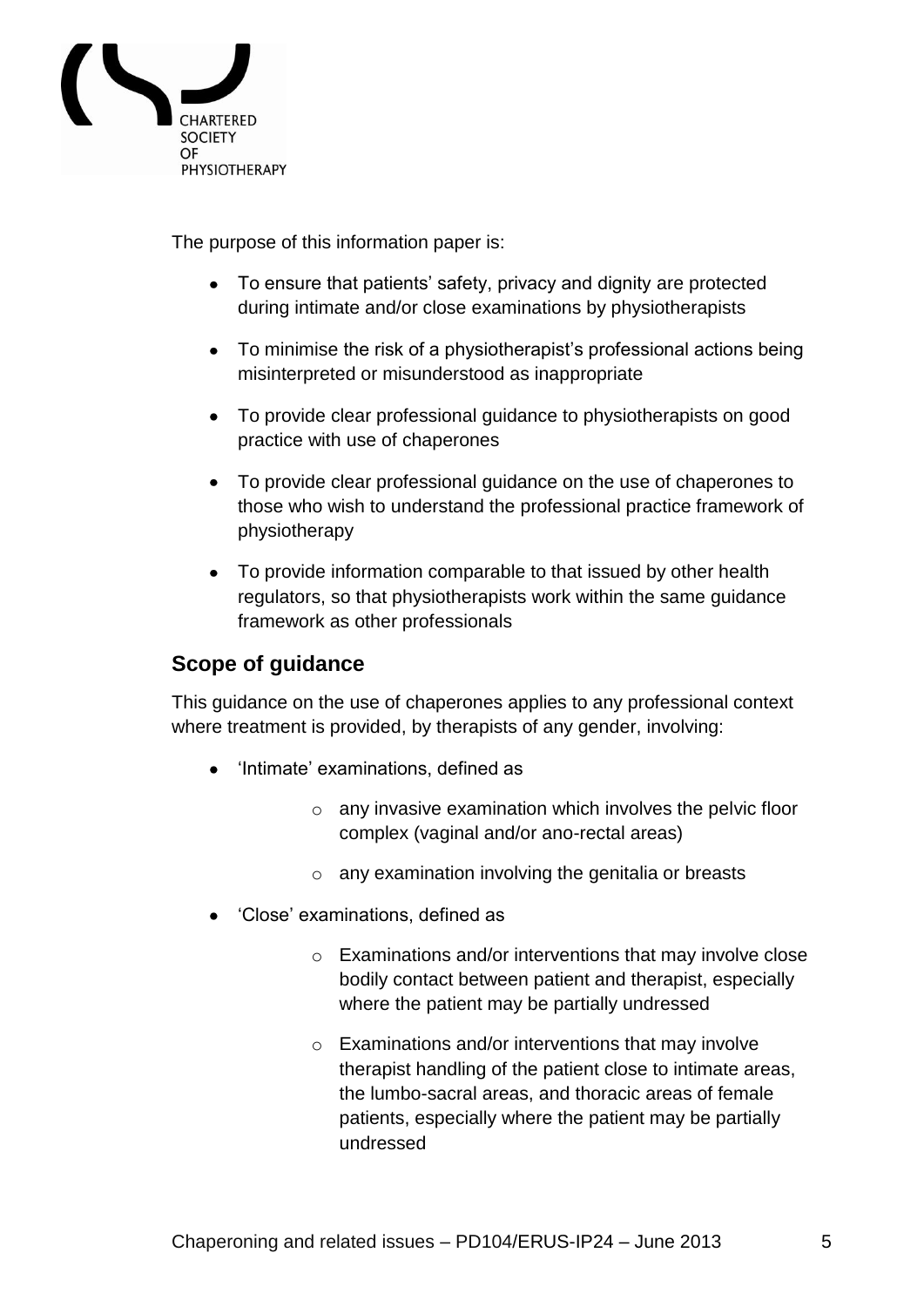

- Examinations involving complete removal of a patient's outer clothing down to underwear
- Examinations involving the partial undoing or total removal of a patient"s underwear e.g. bras
- Any examination where the patient has requested a chaperone to be present.

It is very important to consider the types of examinations that could also be deemed intimate by some patients. Physiotherapists need to be aware of the cultural and/or religious requirements of patients and what may constitute an intimate and/or close examination to any individual patient. Moreover, different patients have different degrees of personal boundaries.

It may not be mandatory to have a chaperone present for all types of examination; however, it is important that some form of risk assessment is considered. There is strong evidence to support that the following contexts may have higher risks:

- Lone-working
- Male therapists treating female patients
- Close techniques in a state of undress
- Failure to communicate techniques with adequate explanation to patients.

This paper does not give legal advice. If, after reading this paper and any other documents referred to, you are unsure how to proceed you should seek professional advice and, if necessary, formal legal advice.

Members may also wish to read the following CSP information papers:

- Consent (PD078)<sup>(1)</sup>
- Duty of care  $(PD101)^{(2)}$
- Pelvic floor examination CSP expectations (PD092)<sup>(3)</sup>
- HCPC investigations: a member guide (ERUS IP 40)<sup>(4)</sup>
- Personal Safety for Lone Workers (ERUS H&S IP 07)<sup>(5)</sup>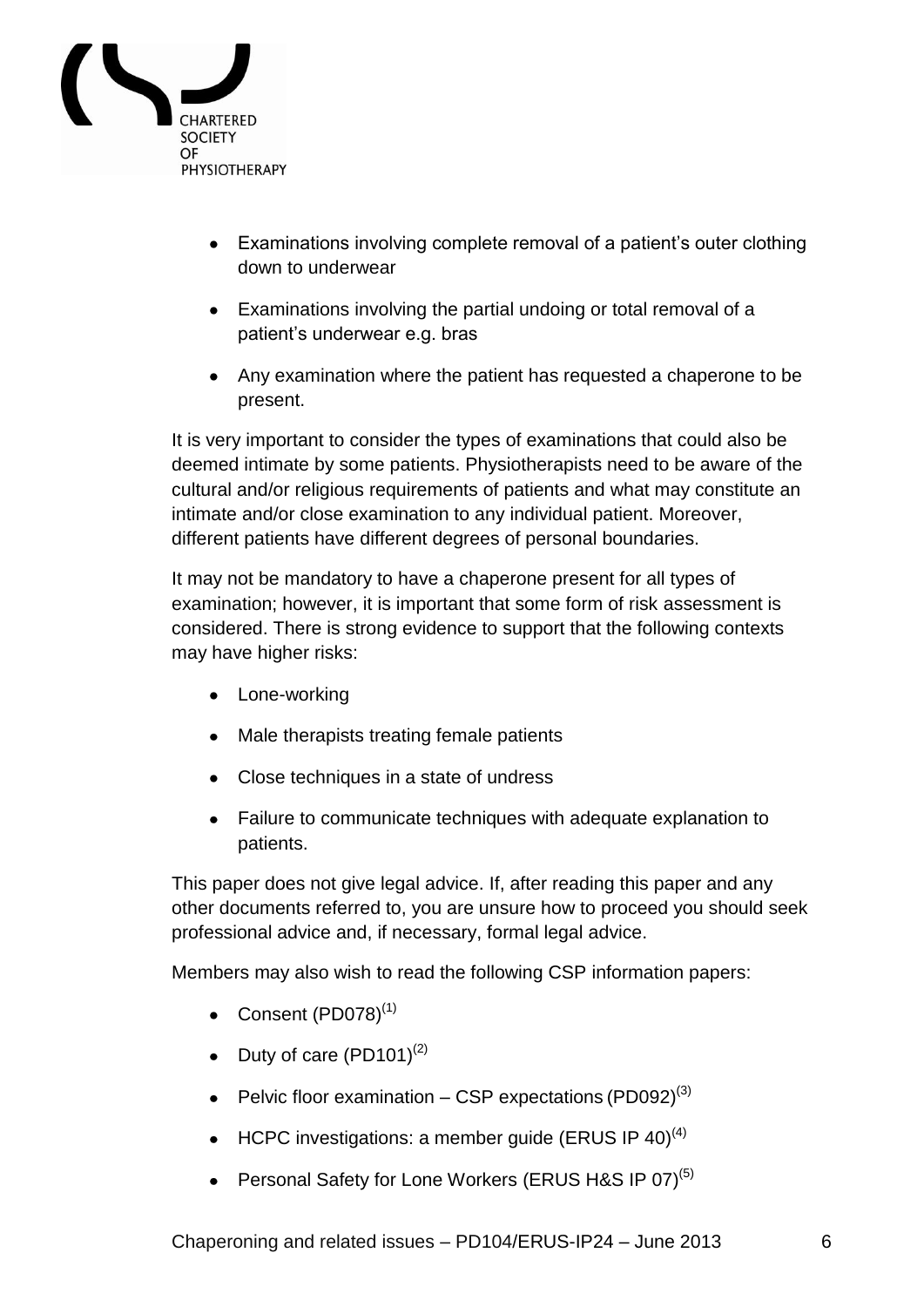

# <span id="page-6-0"></span>**Section 1: Underpinning principles**

# <span id="page-6-1"></span>*Legal framework*

Many aspects of physiotherapy practice involve touching patients, often with patients partially undressed. In the vast majority of cases this creates no cause for concern, but it may do where the physiotherapist does not adequately explain what they are doing, or when the patient misinterprets the often close handling of physiotherapy without receiving or asking for an explanation.

Where the nature and purpose of the touching involved in examination and/or intervention are not adequately explained in advance to the patient, this may lead to a patient bringing a complaint against the physiotherapist. Complaints may be made to the police, employers and/or the professional regulator, the Health and Care Professions Council (HCPC). Touching a person without their consent may be a civil offence of "battery" and may also be the criminal offences of "assault" or "sexual assault" depending on the nature and location of the touching.

The police will investigate any complaint made to them if it is suspected that a crime has been committed. The Crown Prosecution Service will bring criminal charges if it is in the public interest to do so and there is a realistic prospect of a conviction. The burden of proof is on the complainant and the standard of proof is the criminal standard of "beyond all reasonable doubt."

It is important to note that, even if the CPS does not bring criminal charges, the fact that allegations have been made to the police will still be recorded and will be disclosed during any future enhanced criminal records check. The information included can only be challenged on the grounds of factual accuracy.

Registered physiotherapists must comply with the Health and Care Professions Council"s (HCPC) standards of conduct, performance and ethics  $(SCPE)^{(6)}$ , and standards of proficiency.<sup>(7)</sup> Whilst neither document makes specific reference to chaperoning, Standard 13 of the SCPE requires registrants to

".. behave with honesty and integrity and make sure that your behaviour does not damage the public"s confidence in you or your profession"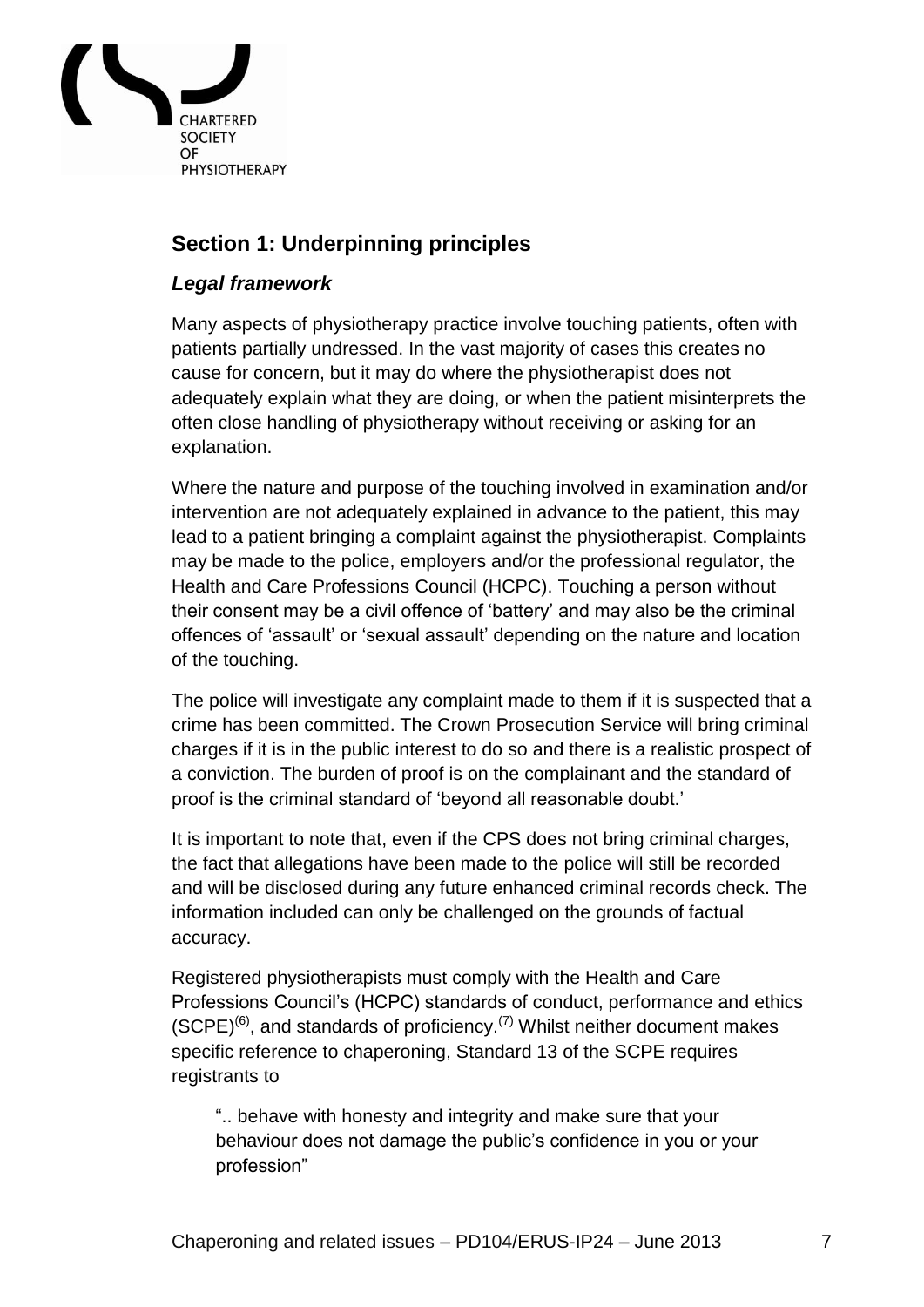

HCPC will investigate any complaint made, and conducts a Full Hearing if it is in the public interest to do so and there is a realistic prospect of proving the allegation. The burden of proof is on the complainant and the standard of proof is the civil standard of "on the balance of probabilities". Complaints made to HCPC may be:

- With good cause for complaint
- Due to a misunderstanding or lack of appropriate explanation
- Vexatious i.e. without an adequate reason and with the intention of distressing and annoying a professional
- Malicious i.e. done with the deliberate intention of harming a professional.

HCPC has robust investigative processes and procedures in place to ensure that registrants are protected from malicious and vexatious complaints, and that the public is protected from health professionals who are not fit to practise, but the whole process can be stressful and distressing. Complaints due to misunderstanding may be easily avoided by applying good professional practice standards in individual practice.

Employed physiotherapists must abide by the terms of their employment contract. An employer will investigate any complaints made and may conduct a disciplinary investigation. Allegations of misconduct relating to inappropriate touching are usually considered as "gross misconduct" and, if proven, may result in "summary dismissal". Such dismissals also automatically result in a complaint being made to HCPC and will thus trigger an HCPC investigation as well.

Whilst the presence of a chaperone does not offer complete protection from all such complaints, it can offer reassurance to patients that practice is reasonable, responsible and respectful, and provide a robust defence for physiotherapists against whom allegations of misconduct are made.

# <span id="page-7-0"></span>*Professional framework*

The CSP provides the overarching body of opinion with regard to standards of professional practice for physiotherapists. Whilst physiotherapists are regulated by HCPC against HCPC"s own standards, HCPC will have due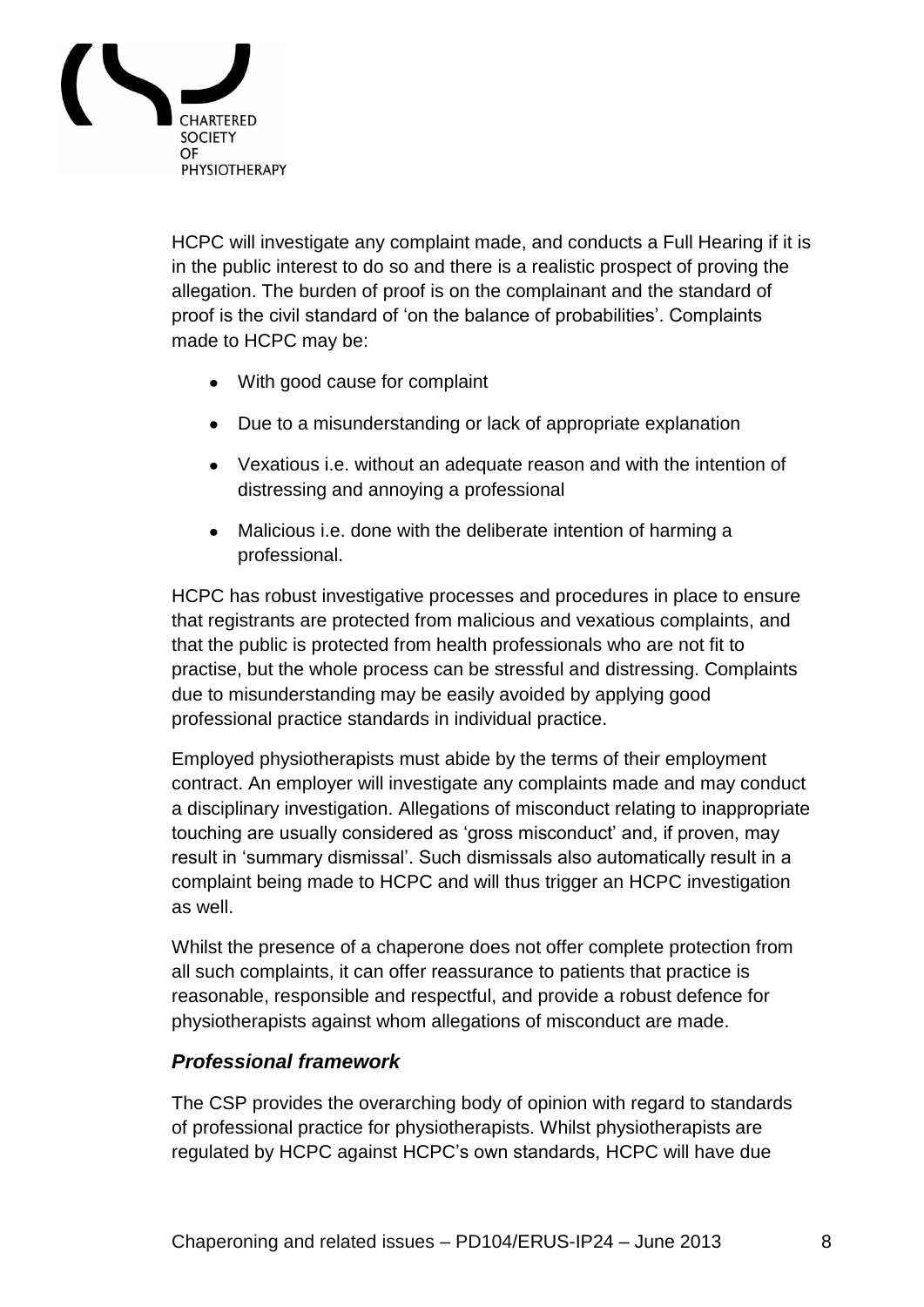

regard to any professional standards and/or guidance that the CSP may publish from time to time.

Members of the CSP must comply with the Society"s

- $\bullet$  Code of professional values and behaviours<sup>(8)</sup>
- Quality assurance standards for physiotherapy<sup>(9)</sup>

Membership of the CSP is open to a wide range of eligible individuals. However, individuals can be removed from the membership under certain circumstances.

Working physiotherapists must work within the following framework of practice

- The legal framework of the country in which they practise
- The legal regulatory standards of HCPC
- Their legal employment contract or contract-for-services if they are self-employed
- The professional standards and guidance of the CSP if they are a member
- Any local employer polices that may be in place.

# <span id="page-8-0"></span>*Role of the CSP Practice & Development (P&D) function*

P&D provides members with a range of services to support them in their everyday professional practice. For example, P&D publishes a range of information papers on practice topics and has a dedicated Professional Advice Service (PAS), offering predominantly e-mail based individual advice to members.

# <span id="page-8-1"></span>*Role of the CSP Employment Relations and Union Services (ERUS)*

ERUS provides members with a range of employment support and representation services. The services provided are outlined in the information paper CSP union services to members (ERUS IP45).<sup>(10)</sup> In this context, ERUS provides full support for any physiotherapist member who is subject to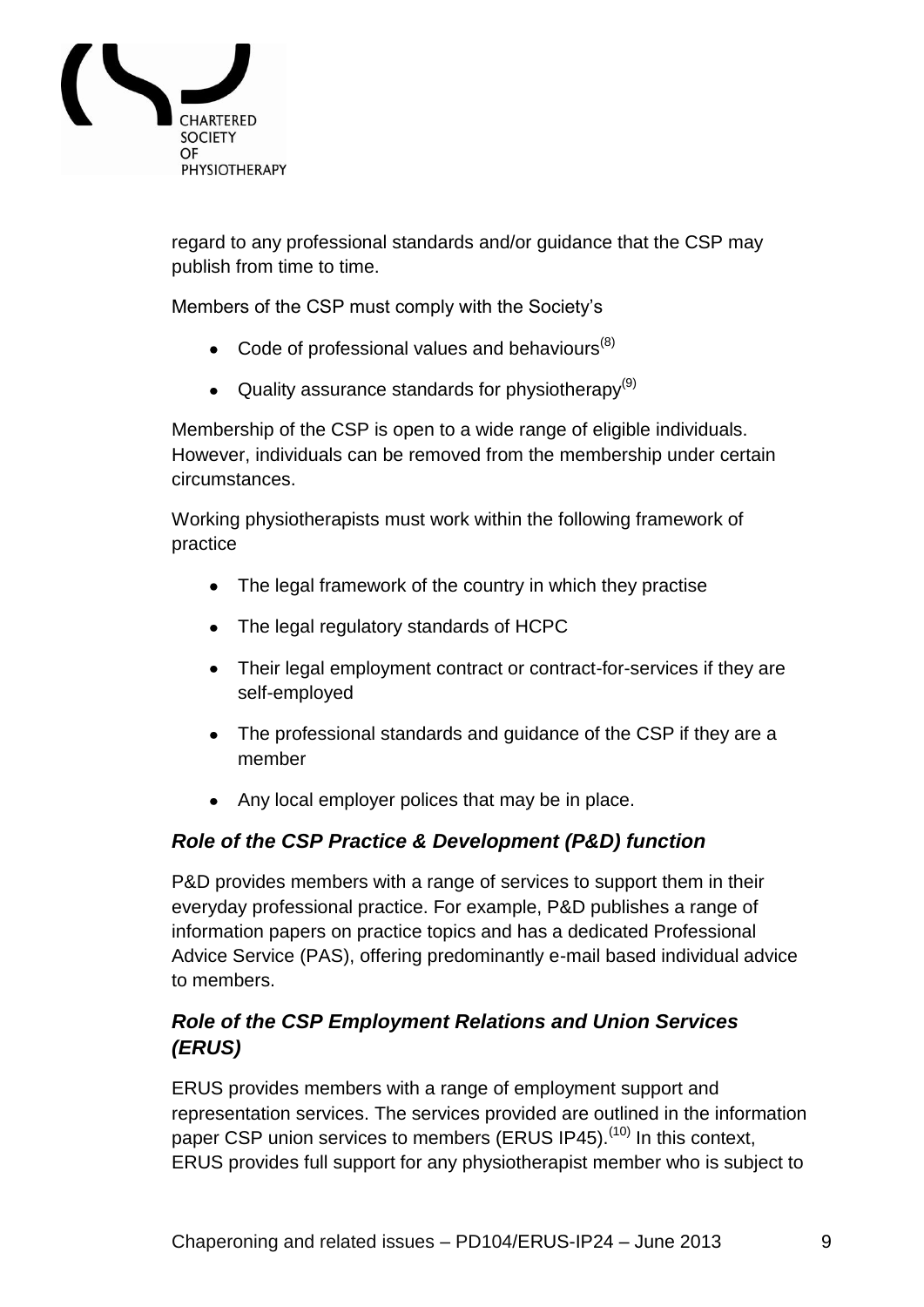

an HCPC regulatory investigation, or a physiotherapist or associate member subject to an internal disciplinary process.

### <span id="page-9-0"></span>*Role of the employer/organisation*

The employer/ organisation providing physiotherapy services must provide a chaperone when a patient or therapist reasonably asks for one.

It should have a robust chaperoning policy in place that is freely available for staff and patients to read.

It should consider the services offered and workplace operating procedures, and ensure that appropriate consideration of the risks has been completed and appropriate chaperones are available.

In particular, where there is lone-working, isolated working or male therapists providing close treatment to female patients, then chaperones should always be available.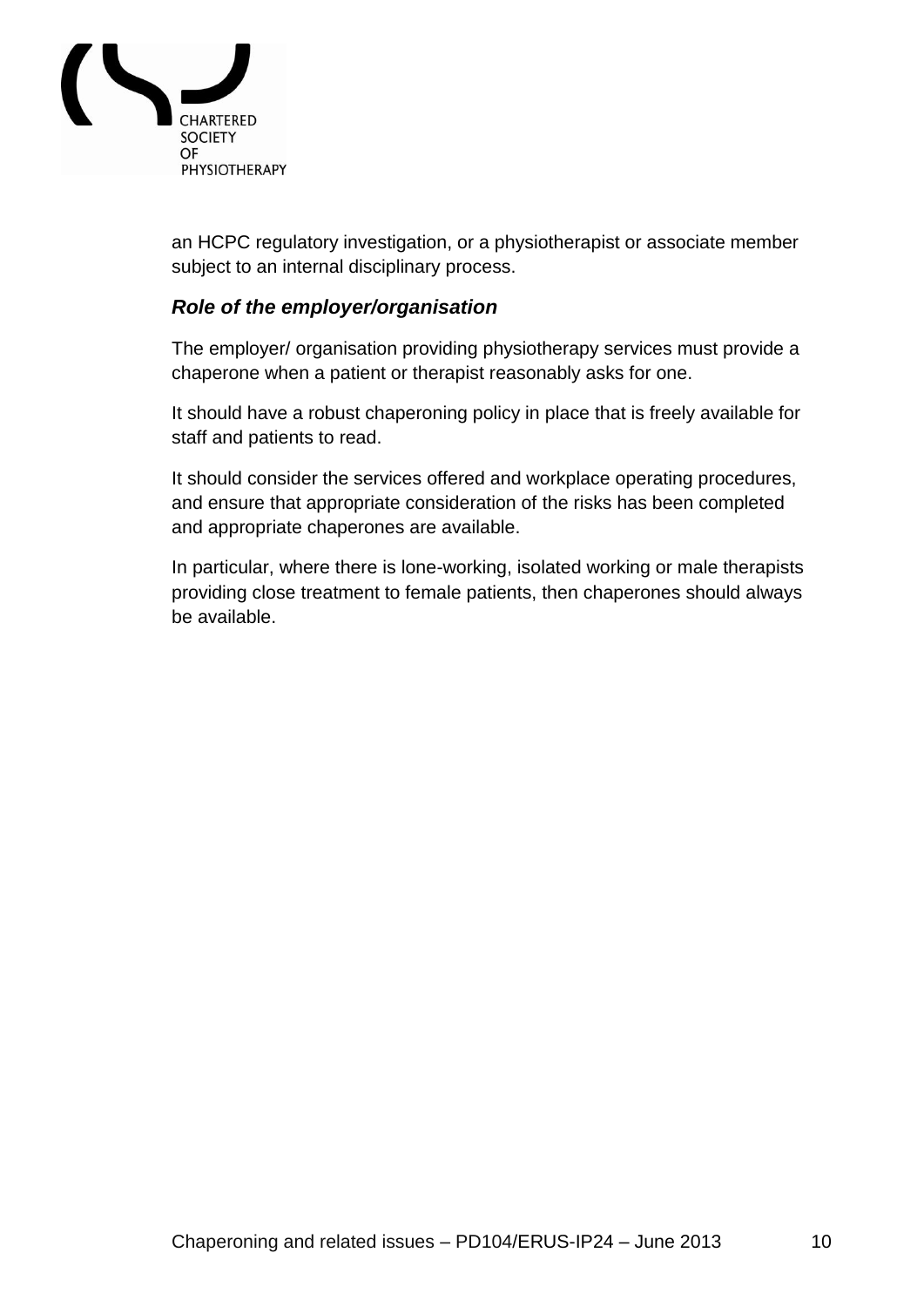

# <span id="page-10-0"></span>**Section 2: Chaperones**

### <span id="page-10-1"></span>*What is a chaperone?*

There is no common definition of a chaperone, and their role varies considerably depending on the needs of the patient, the healthcare professional and the procedure being carried out.

In essence, a chaperone is an impartial third party person who is present during a patient examination and/or treatment for the benefit of both the patient and physiotherapist. A chaperone is an adult person. Children should not be used as chaperones, even in exceptional circumstances.

It may be helpful for the chaperone to be the same gender as the patient, but this is not mandatory. The patient should have the opportunity to decline a particular person as a chaperone, but remember that it is unlawful to discriminate against a person purely on the basis of their gender or religious grounds.

# <span id="page-10-2"></span>*Role and responsibilities of a chaperone*

Chaperones may have a variety of roles and responsibilities for the benefit of both patients and therapists, which can be considered in any of the following areas:

- To directly observe an interventional procedure. In this case the chaperone must be able to clearly observe the area being treated and see the practitioner performing the task; be familiar with the task in question, and observe the whole of the procedure
- To take an active role in delivery of treatment by the therapist, such as assisting with equipment or helping patients to dress /undress
- To act as a witness to continuing and ongoing consent to treatment
- To be sensitive and respect a patient's dignity and confidentiality
- To provide protection to physiotherapists against unfounded allegations of improper behaviour, and from potentially abusive and/or vexatious patients
- To identify unusual or unacceptable behavior on the part of the physiotherapist. The chaperone should immediately report any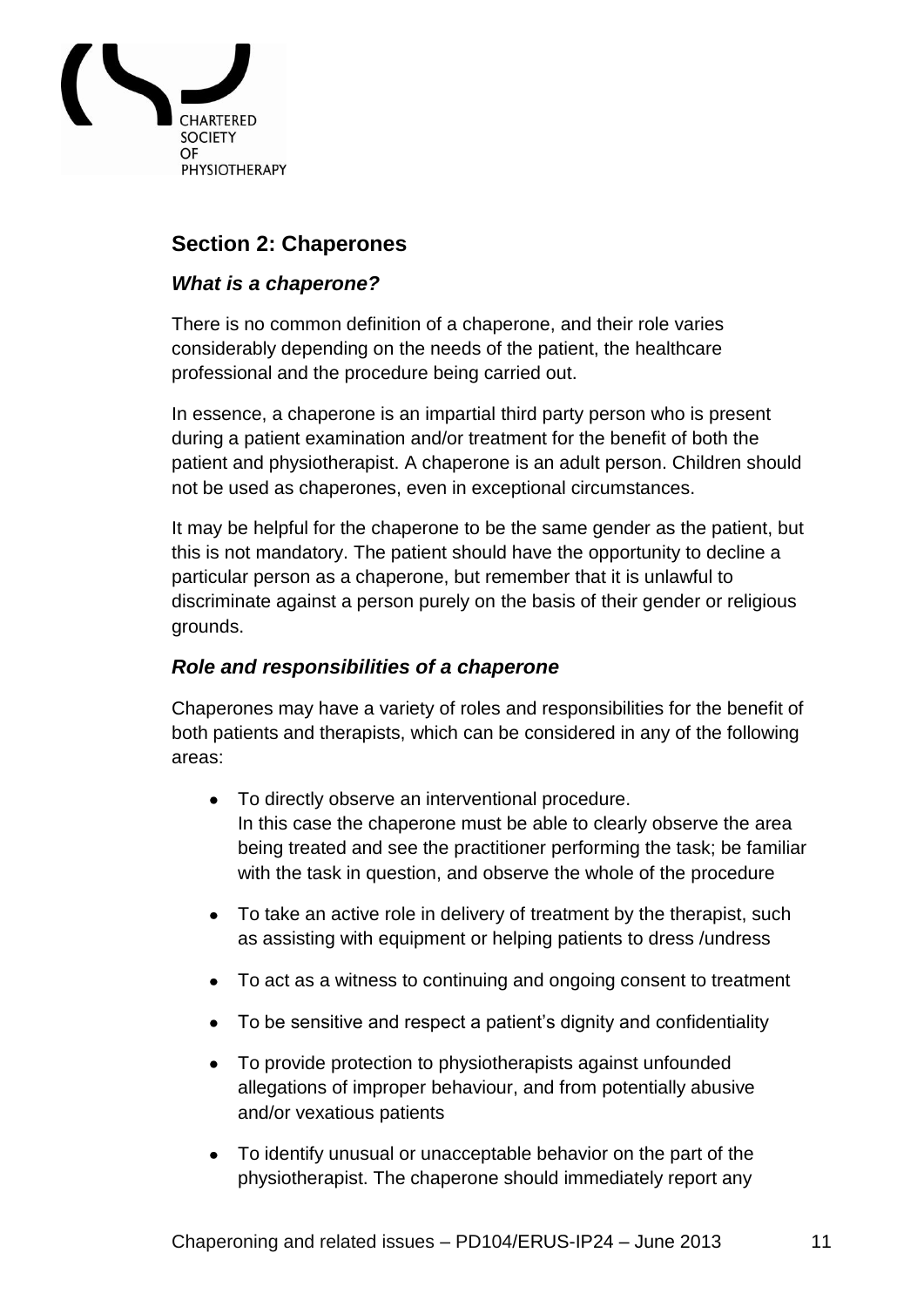

incidence of "sexualised behaviour" using the relevant reporting **structures** 

- To take an active role in supporting the patient, such as providing physical and emotional comfort and reassurance to patients during sensitive and intimate examinations or treatment, or when the patient is upset, in pain or distressed
- Any other role where the physiotherapist has a concern for the wellbeing of their patient.

In any case where the presence of a chaperone may intrude upon or interrupt a confiding patient-therapist relationship, the presence of the chaperone should be limited to the elements of the examination that specifically require chaperoning.

# <span id="page-11-0"></span>*Types of chaperone*

The designation of the chaperone will depend upon the role expected of them and the wishes of the patient.

#### <span id="page-11-1"></span>**Informal chaperone**

An example of an informal chaperone may be a family member or friend of the patient. An informal chaperone would not be expected to take an active part in the examination or delivery of treatment or observe any interventions directly. Children should not act as informal chaperones for their adult family members.

The presence of an informal chaperone does not provide complete protection against allegations of malpractice. Family members are not impartial observers and will not be able to comment appropriately on accepted practice. In some circumstances a formal chaperone may be required as well as an informal chaperone. However, you should comply with a reasonable request if a patient asks to have an adult family member present during their treatment.

#### <span id="page-11-2"></span>**Formal chaperone**

Formal chaperoning should be carried out by a health professional or staff member such as a physiotherapy support worker, health care assistant or receptionist who is specifically trained as a chaperone.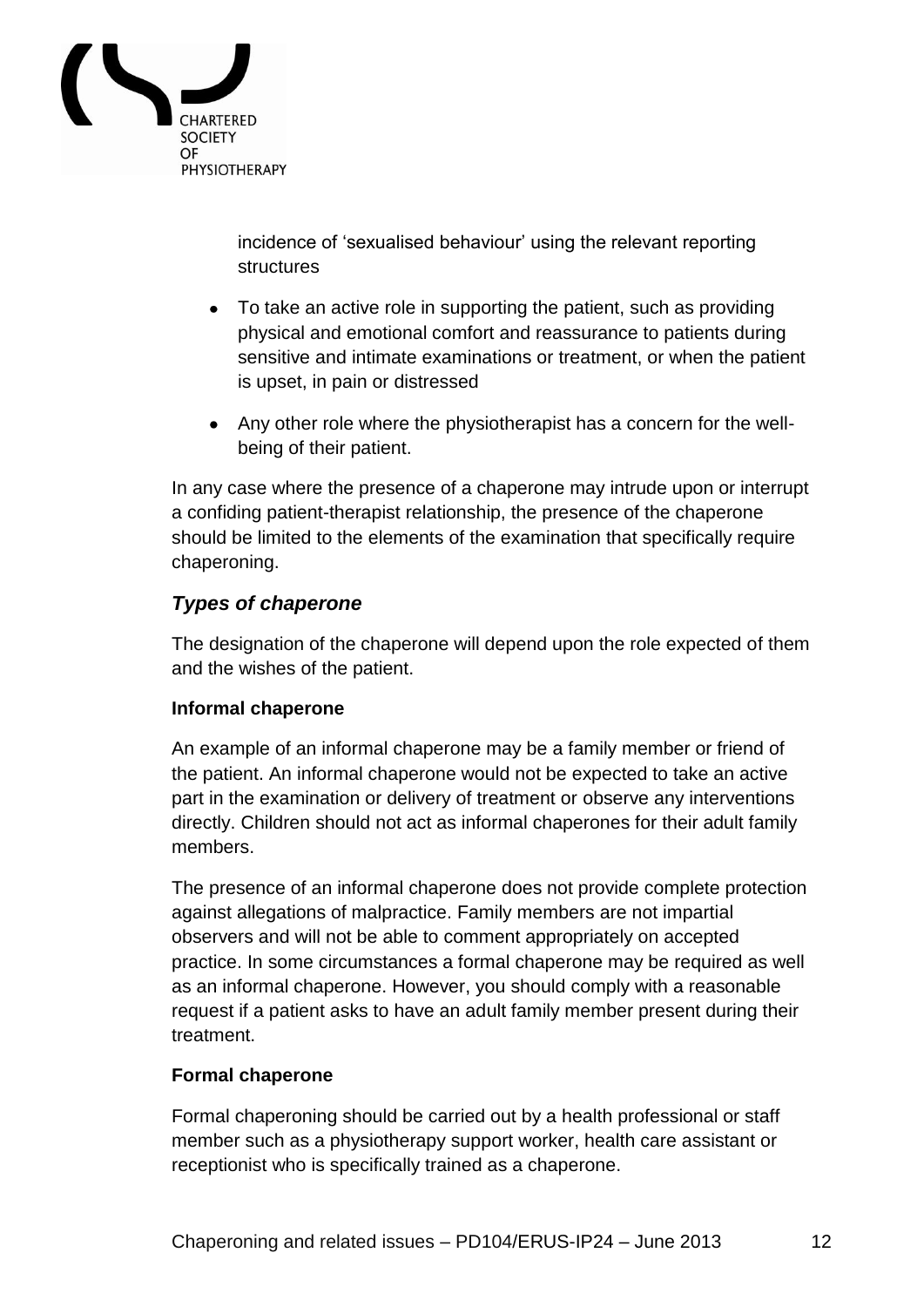

A formal chaperone will have a specific role to play during the consultation, and this role should be made clear to both the patient and chaperone at the outset.

If the role of the chaperone is to provide comment on the appropriateness of the manner of practice of a physiotherapist, then the chaperone should be educated, trained and competent to so do. In this case it is unlikely that nonclinical staff would be able to fulfil this role, and it may be that another qualified physiotherapist is required to be a chaperone in this instance.

If the role of the chaperone is to protect the patient from vulnerability and/or embarrassment, then the patient may prefer the chaperone to be the same gender as the patient. Where possible this request should always be accommodated.

# <span id="page-12-0"></span>*Training for chaperones*

All people undertaking formal chaperoning roles should be educated, trained and competent in the task. The competencies required for chaperoning may vary according to the exact nature of the chaperoning role to be performed but may include:

- Equality, diversity and cultural awareness
- Communication skills including active listening and advocacy
- Observational skills, including noting verbal and non-verbal signals from either the patient or therapist that may require action
- Role and responsibilities of chaperones
- Role and responsibilities of patients
- Consent and confidentiality
- Safeguarding polices for both vulnerable adults and children
- Raising concerns about standards of practice
- Task-specific competencies if an active role in treatment provision is required
- Responding to patient privacy and dignity needs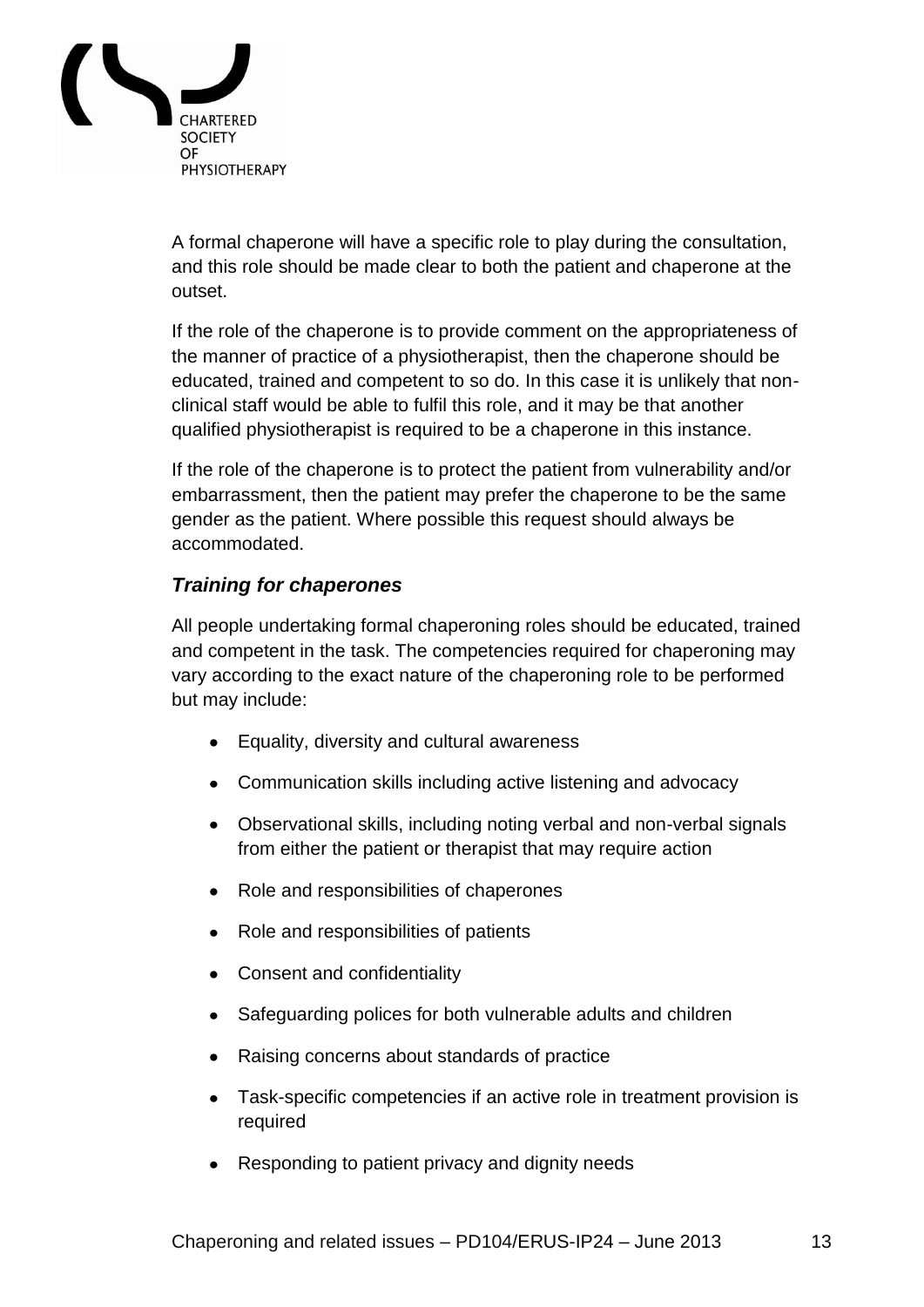

- Record keeping
- Any employer /local chaperoning polices that may be in place.

# <span id="page-13-0"></span>*Providing a chaperone*

All patients who ask for a chaperone should be provided with one.

All patients should be offered a chaperone when the nature of the examination and/or treatment to be given falls within the scope of this guidance. This does not mean that the flow of the consultation needs to be interrupted in order to ask if the patient wants a chaperone present. The offer of a chaperone ideally should be made at the time of appointment booking, or otherwise in advance of treatment. However, it is not always clear ahead of the consultation that an intimate and/or close examination will be required, and in that case the offer of a chaperone should be made during the consultation but before the patient is required to undress.

• The CSP advises that all male physiotherapists treating female patients should make every effort to provide a chaperone, especially at the first attendance for physiotherapy.

Many patients will not take up the offer of a chaperone, especially where a professional relationship of trust has already been established. Many female patients are quite happy to be closely treated alone by male physiotherapists, and many therapists – of any gender – have no concerns about patients they have known a long time, to the extent that they do not feel a formal chaperone is necessary.

However, this should not detract from the fact that any patient, or therapist, may ask for a chaperone at any time, and they may decline to receive/deliver treatment until such time as one can be provided.

If either you or the patient do not want the examination to go ahead without a chaperone present, or if either of you is uncomfortable with the choice of chaperone, you may offer to delay the examination to a later date when a suitable chaperone will be available, as long as the delay would not adversely affect the patient"s health.

If you do not want to go ahead without a chaperone present, for example because of your own safety concerns, but the patient has said no to having one, you must explain clearly why you want a chaperone present. Ultimately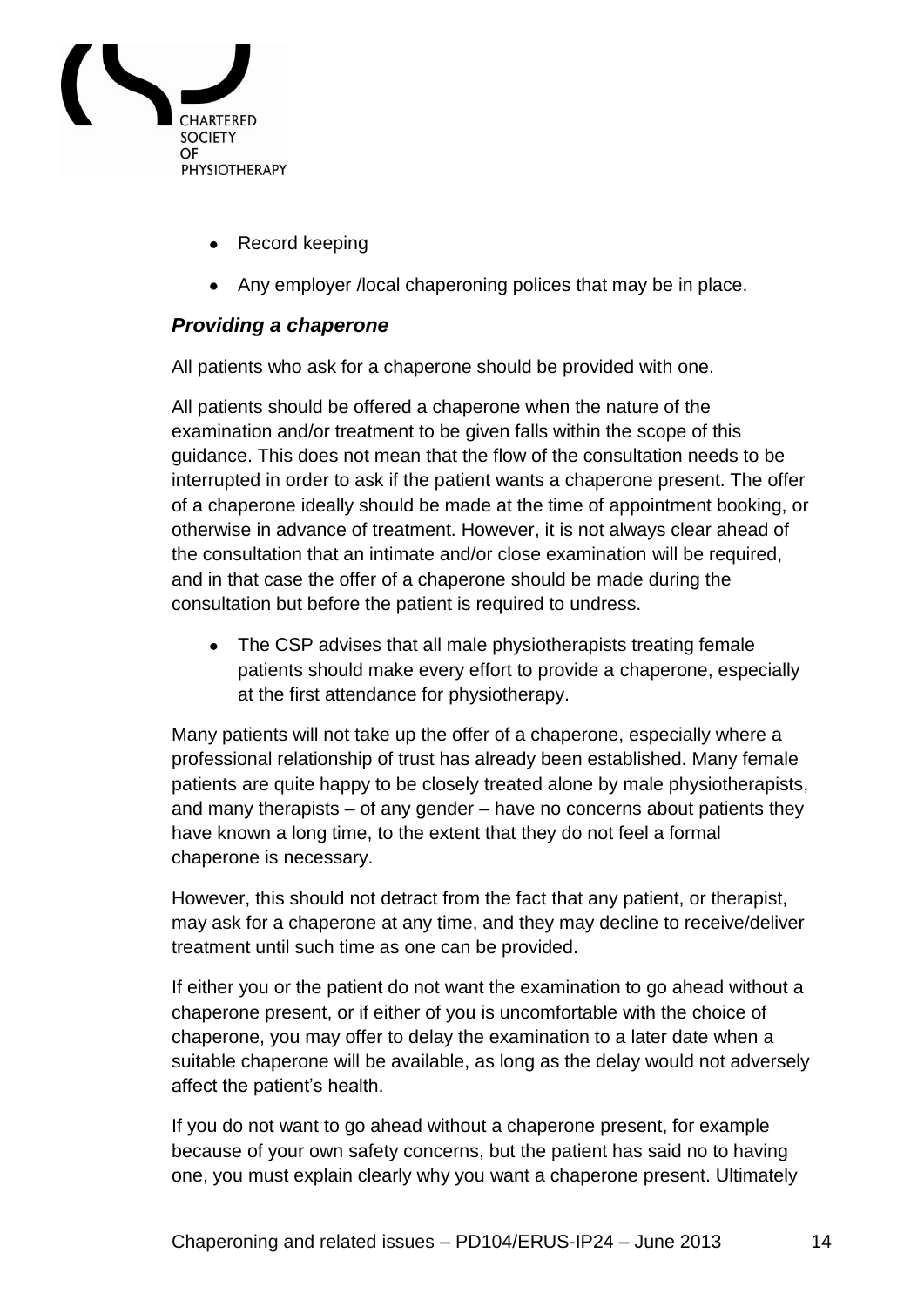

the patient"s clinical needs should take precedence. You may wish to consider referring the patient to a colleague who would be willing to examine them without a chaperone, as long as a delay would not adversely affect the patient's health.

You should record any discussion about chaperones and its outcome in the patient's medical record. If a chaperone is present, you should record that fact and make a note of their identity. If the patient does not want a chaperone, you should record that the offer was made and declined.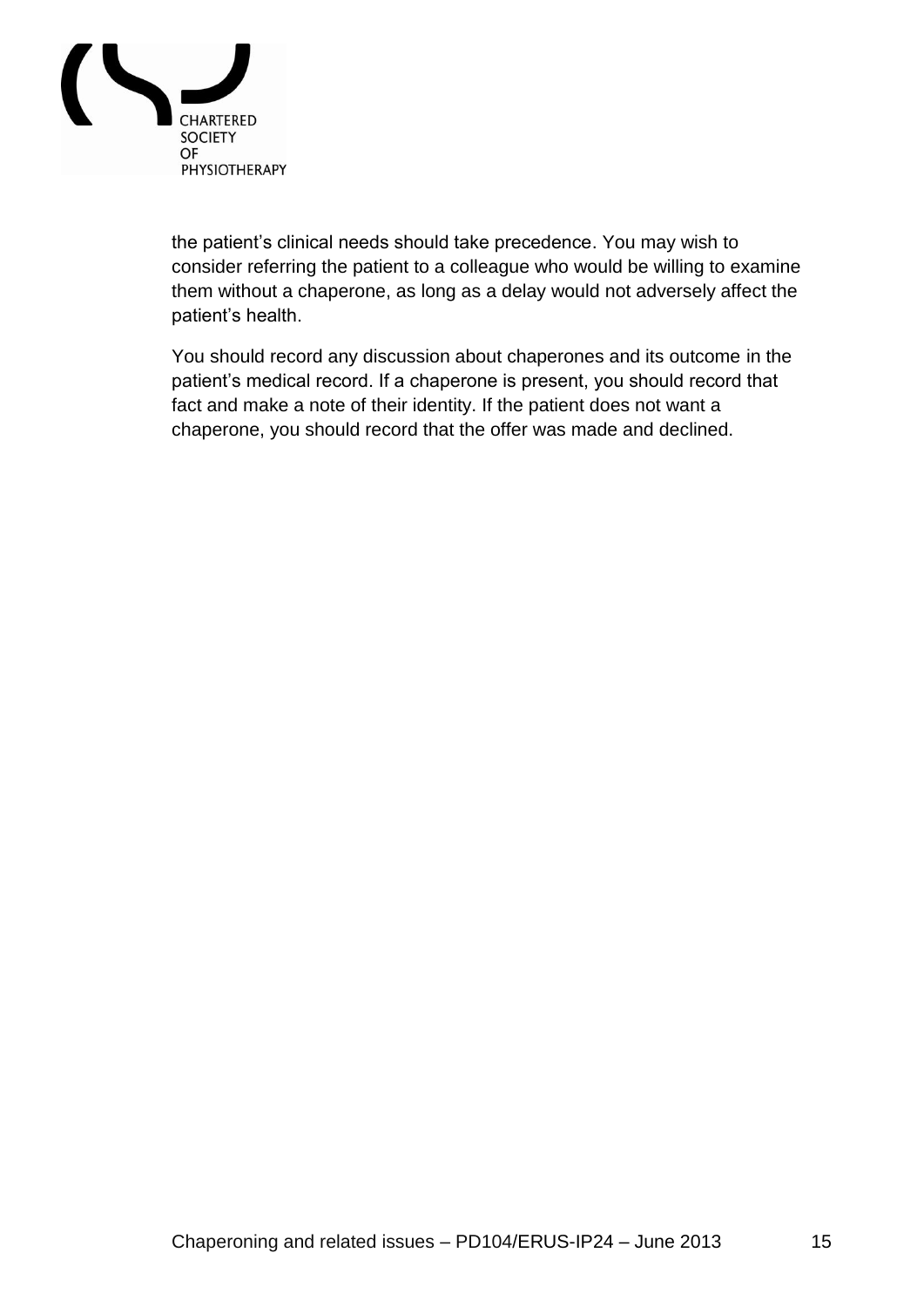

# <span id="page-15-0"></span>**Section 3: Healthcare sector issues**

Any CSP member may be at risk of a complaint being made against them, particularly because the nature of physiotherapy involves touching and handling people, often in a state of undress. Some types of member are however at greater risk than others.

# <span id="page-15-1"></span>*Lone workers / isolated working*

Lone workers can occur in many professional contexts and include community, domiciliary and/or clinic based employees and self-employed members.

Isolated working can occur in conjunction with lone-working, but may also occur, for example, when working in a clinic room at the end of a corridor, a room with a closed door, or a room with no receptionist within sight or earshot.

Physiotherapists who conduct intimate and/or close examinations where no other person is present are at increased risk of their actions being misconstrued or misrepresented. This group of members may be vulnerable to complaint, as the very nature of their work may mean that there are only two people present during examination or treatment, which may lead to a case of one person"s word or recollection of events versus another"s.

Where it is appropriate family members/friends may take on the role of informal chaperone, but in cases where a formal chaperone would be appropriate, e.g. invasive intimate examinations, alternative treatment options must be considered when a chaperone cannot immediately be provided.

Employed lone-workers must ensure that they understand and comply with their employer"s policy for both lone-working and chaperoning.

Self-employed lone workers should have due consideration to the risks of lone-working, and in particular risks posed by not being able to offer appropriate chaperoning services; and if necessary should consider their ability (or inability) to offer safe services to both their patients and themselves.

In particular, sole-traders must ensure that they have robust and appropriate clinical governance procedures in place, and ensure that they can clearly demonstrate that they comply with HCPC standards.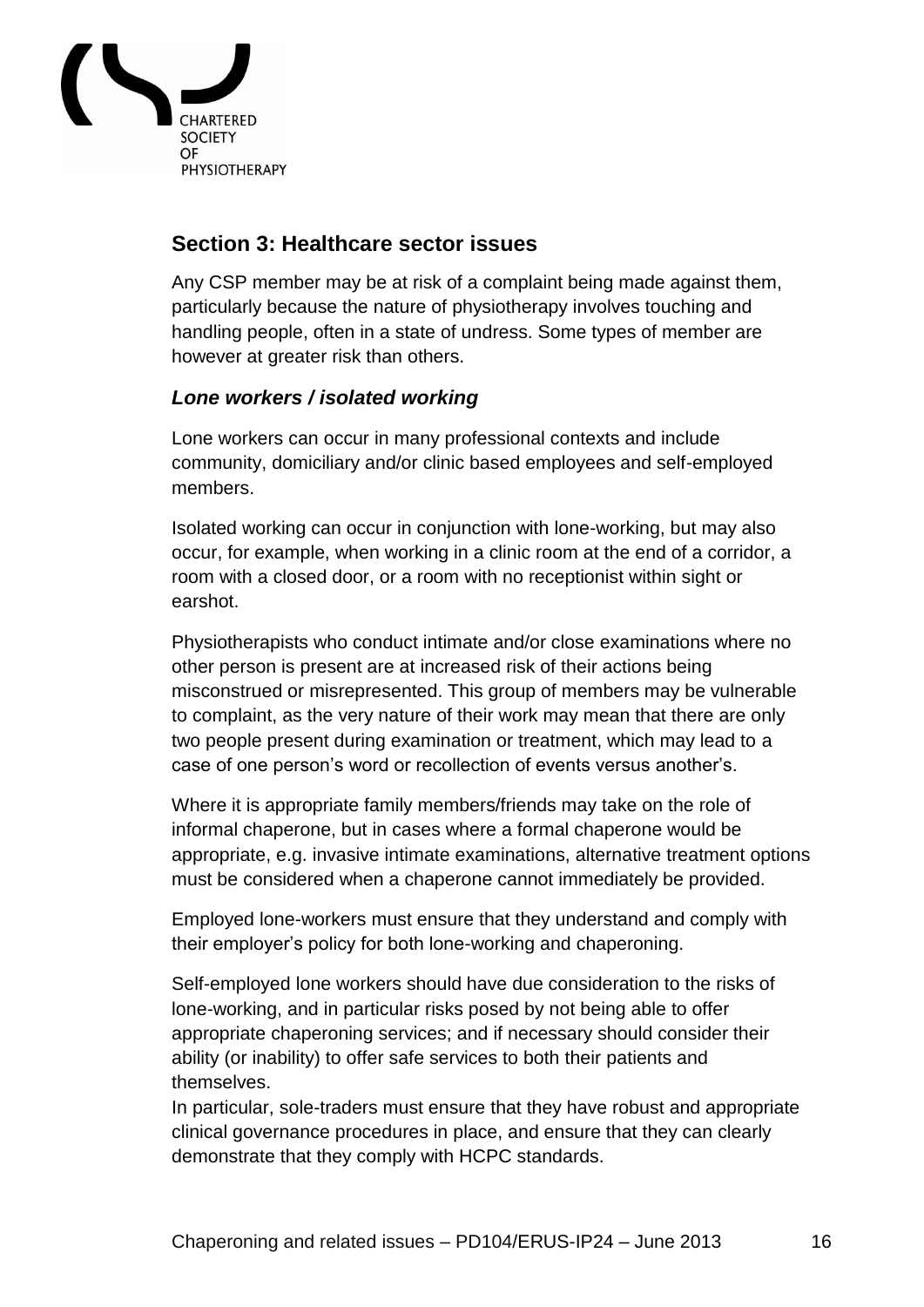

Male lone-workers in any setting should have particular regard to their working context (see also below: Gender issues).

# <span id="page-16-0"></span>*Private practice / independent (non-NHS) practice / self-employed members*

The majority of physiotherapy staff are employed in NHS organisations and should comply with the policies and clinical governance procedures covering the use of chaperones.

Due to the changing provider structures of NHS health services, particularly in England, private health care provision is providing an increasing share of overall healthcare provision. Some providers are large corporate entities, with a large number of employees, and physiotherapists employed or contracted to such companies should follow the clinical governance procedures in place for the use of chaperones.

Smaller private practices may have few staff, and in some cases may be, in effect, lone workers. The advice in such circumstances is the same as for lone-workers, but is worth repeating here, to avoid any professional doubt:

Where it is appropriate family members/friends may take on the role of informal chaperone, but in cases where a formal chaperone would be appropriate, e.g. invasive intimate examinations, alternative treatment options must be considered.

Private practitioners should have due consideration to the risks of loneworking, and in particular risks posed by not being able to offer appropriate chaperoning services, and if necessary consider their ability (or inability) to offer safe services to both their patients and themselves.

In particular, sole-trader private practitioners must ensure that they have robust and appropriate clinical governance procedures in place and ensure that they can clearly demonstrate that they comply with HCPC standards.

Male private practitioners in any setting should have particular regard to their working context (see also below: Gender issues).

#### <span id="page-16-1"></span>*Gender issues*

In 2012, 30,692 women and 8,243 men were 'full practising' members of the CSP. In that year 118 complaints were made to HCPC, of which 22 went to a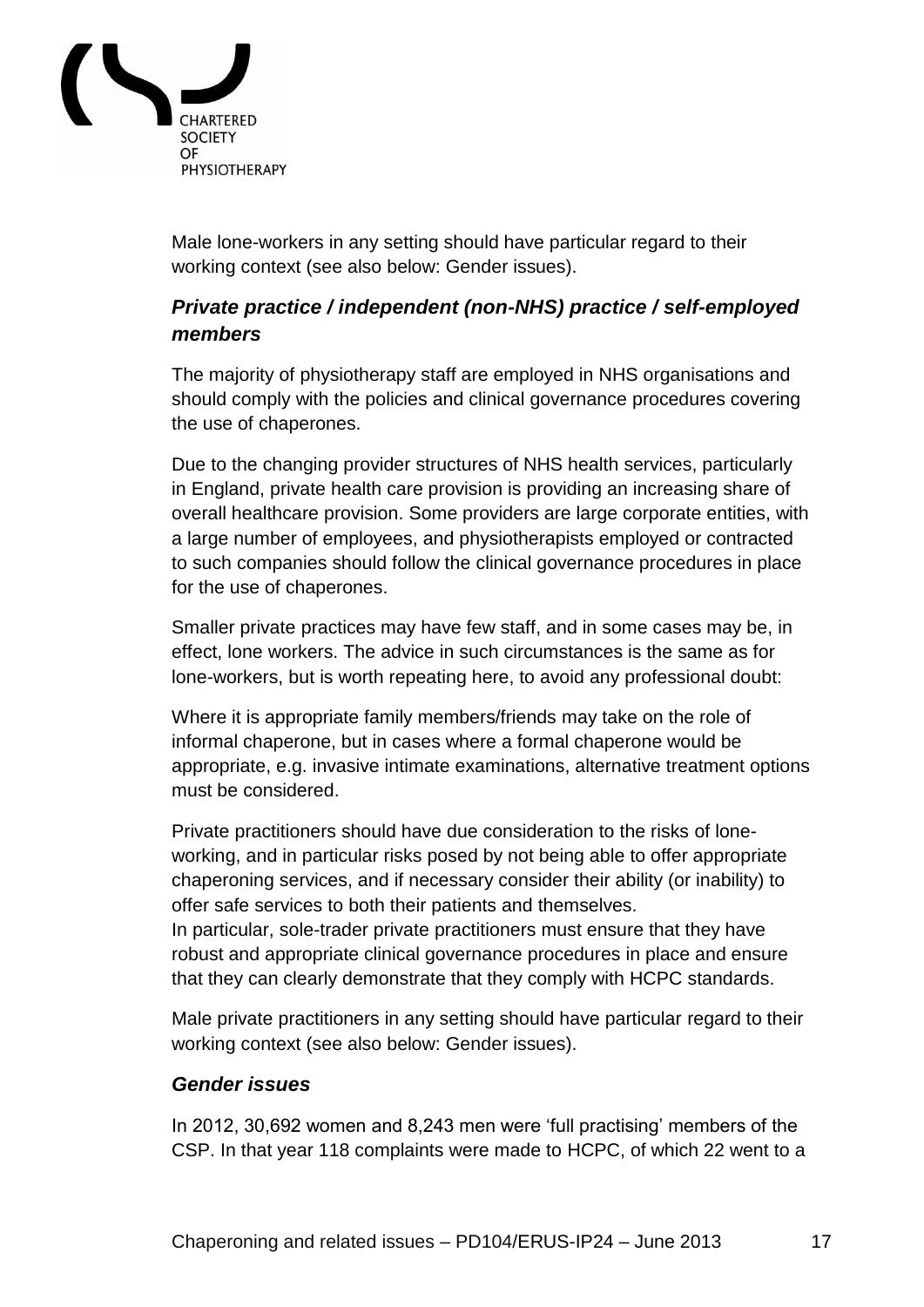

Full Hearing, 14 of which were against men. Therefore men make up 27 per cent of the CSP membership but 63 per cent of HCPC final hearings.

A disproportionate number of such complaints are made by female patients complaining of inappropriate examination, particularly relating to state of undress, and inadequate explanation of what to expect during treatment by male physiotherapists.

In some cases these complaints arise despite a family member or friend being present in the treatment room, but in all cases, no formal chaperone is present, and inadequate explanation of what to expect is cited by the patient as an additional cause for their complaint.

The gender contexts that require particular attention are:

- Male physiotherapist and female patient
- Wherever there is a difference in gender between therapist and patient.

However, there have also been a small number of complaints against female therapists by female patients.

Whilst the CSP treats all members equally, in the matter of chaperoning it is appropriate that the CSP distinguishes the issues disproportionately affecting its male members. It therefore issues the following guidance:

• The CSP advises that all male physiotherapists treating female patients should make every effort to provide a chaperone, especially at the first attendance for physiotherapy.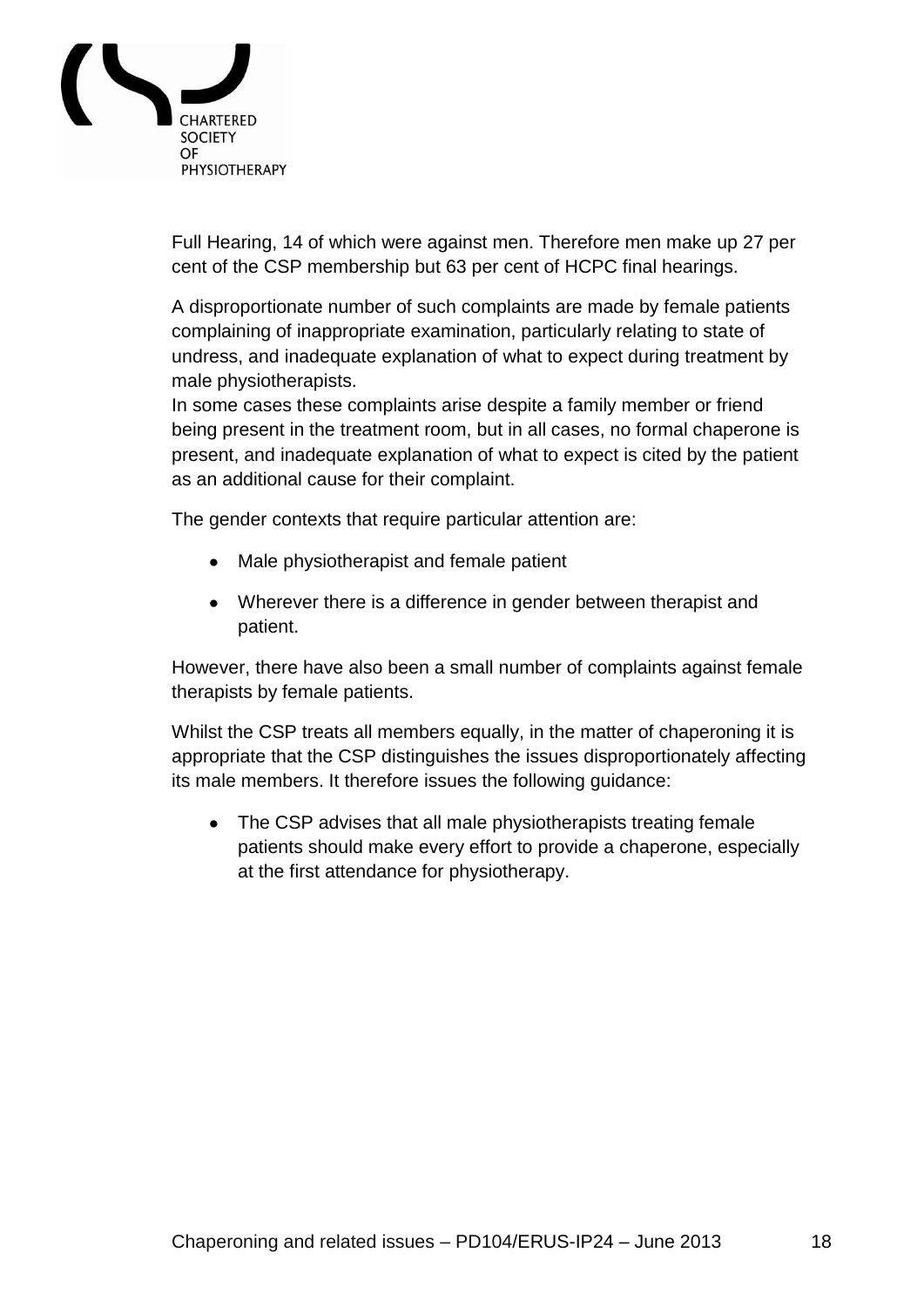

# <span id="page-18-0"></span>**Section 4: Professional practice**

Many members think that as long as they believe they are acting appropriately, they will not have a complaint made against them, or they will quickly be able to refute any allegations made. However, this is often not the case. Complaints made may be:

- With good cause for complaint
- Due to a misunderstanding or lack of appropriate explanation
- Vexatious i.e. without an adequate reason and with the intention of distressing and annoying a professional
- Malicious i.e. done with the deliberate intention of harming a professional

Allegations can be made to either the police, or to employers or to the regulator, HCPC. Allegations are particularly difficult to defend if certain actions have not been taken. The very nature of a physiotherapist's work may mean that there are only two people present during examination or treatment, which may lead to a case of one person"s word or recollection of events versus another"s.

The following points reflect good professional practice in a number of areas, but are particularly highlighted in this paper because it is failure to adhere to the points raised that lies at the root of many complaints to HCPC.

The CSP seeks to protect all its members, and aim to reduce the risks of complaints by issuing clear, explicit guidance.

# <span id="page-18-1"></span>*General guidance for good professional practice*

The way in which services are offered to patients may need to be reviewed and modified. In particular you may need to consider:

- In clinic-based lone working settings, where a chaperone is required due to the nature of context of the examination/treatment, a suitable chaperone should be arranged.
- In some circumstances, it may be necessary to reschedule the patient"s appointment to ensure a suitable chaperone is present.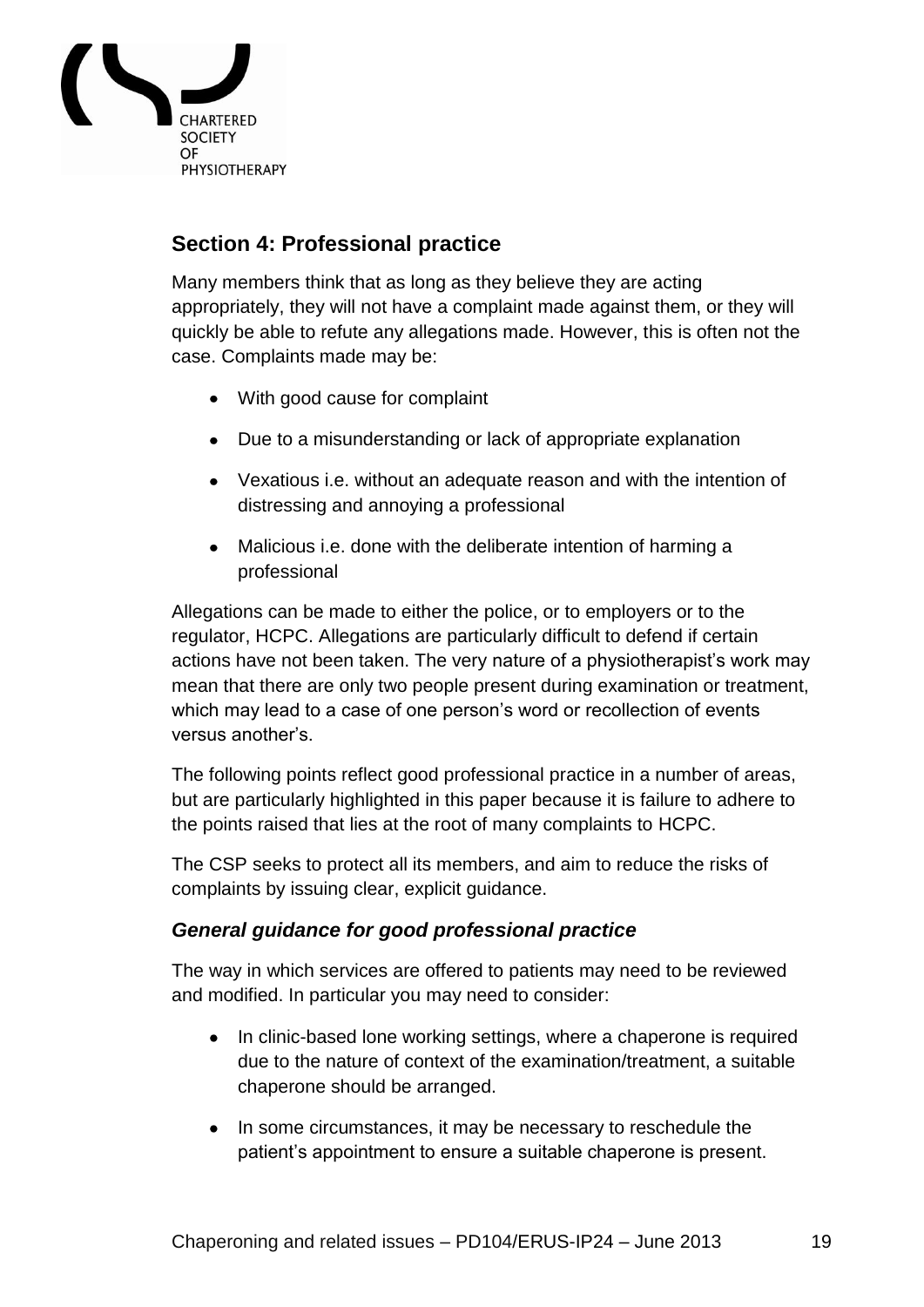

- In some circumstances, the patient's care may need to be transferred to another practitioner.
- In some circumstances, the patient's care may need to be transferred to another suitable venue.
- In some circumstances, it may be necessary to make arrangement for two professionals to attend the patient.
- In some circumstances, it may not be appropriate to treat the patient, and their care should be transferred to another provider.

Ideally at the time of appointment booking / before attending for treatment:

- Explain in advance if you may require the patient to undress. Many patients do not understand the full nature of how physiotherapists work and do not expect to asked to remove clothing, especially the more peripheral the area.
- Explain to patients any additional items of clothing they could bring to treatment sessions and/or which are more suitable to retain their dignity, but allow you to examine/treat appropriately: e.g. shorts, swimwear, sports bras.
- Explain to patients any items of clothing that are unsuitable for treatment, e.g. G-strings, see-through underwear
- Explain to patients any items of clothing that are definitely required for treatment e.g. underwear should be worn.

During examination and/or treatment:

- Always ensure you explain the nature and purpose of your planned examination and/or treatment *before* carrying it out.
- Always explain very clearly before you start any examination or treatment exactly what items of clothing you require to be moved and/or removed, and give a clear explanation of why this is required.
- Always check with patients before you ask them to undress that they are wearing appropriate underwear.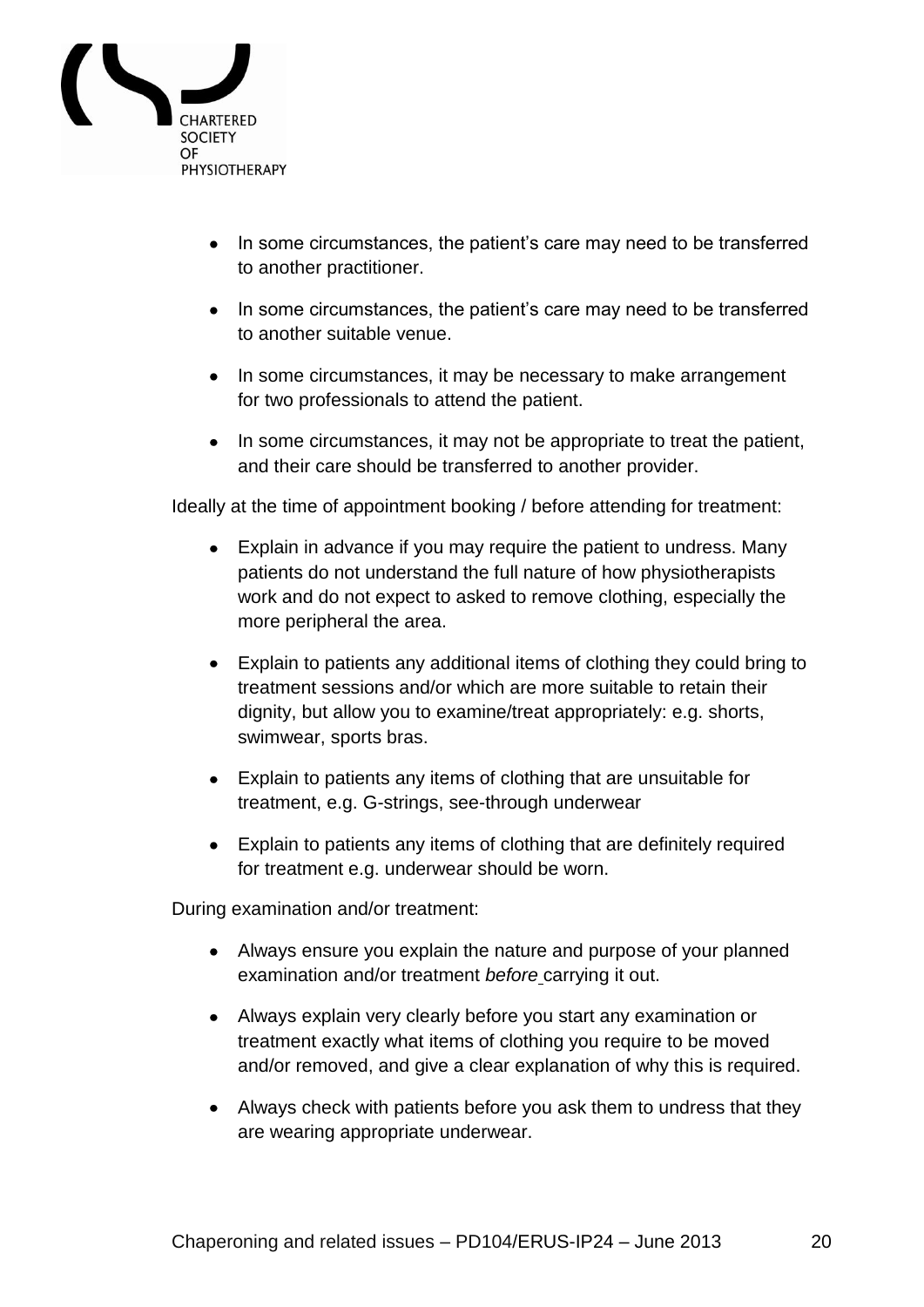

- Always provide towels and/or blankets for the patient to use to cover up.
- Always offer your patient a 'cover-up' if you have asked them to undress to underwear.
- Always ask if the patient is happy to proceed and if they are comfortable with being asked to undress.
- If the patient is uncomfortable with undressing, consider the need to stop the appointment and reschedule, and give a full explanation to the patient.
- Always allow the patient to undress in private, unless you have clearly explained and agreed with the patient that it is part of a functional assessment.
- Ask the patient to remove and/or adjust their own underwear where possible; do not touch a patient"s bra or underwear unless they specifically ask for help. Always get explicit consent before you undo, move, or remove bra clasps or straps.
- If you are uncomfortable with the nature of (or lack of) a patient's underwear, consider the need to stop the appointment and reschedule, and give a full explanation to the patient.
- Always explain to your female patients why you may need to handle soft tissues in proximity to the breast area, especially the clavicular and axillary areas.
- Always remember that removal or loosening of bras or patient positioning may alter how the breast tissue is situated, and you must ensure you do not inadvertently touch it.
- Provide ongoing explanations of your handling and treatment techniques to your patient.
- Do not assume you patient is comfortable with proceedings, even if they voice no concerns. Be alert to non-verbal cues.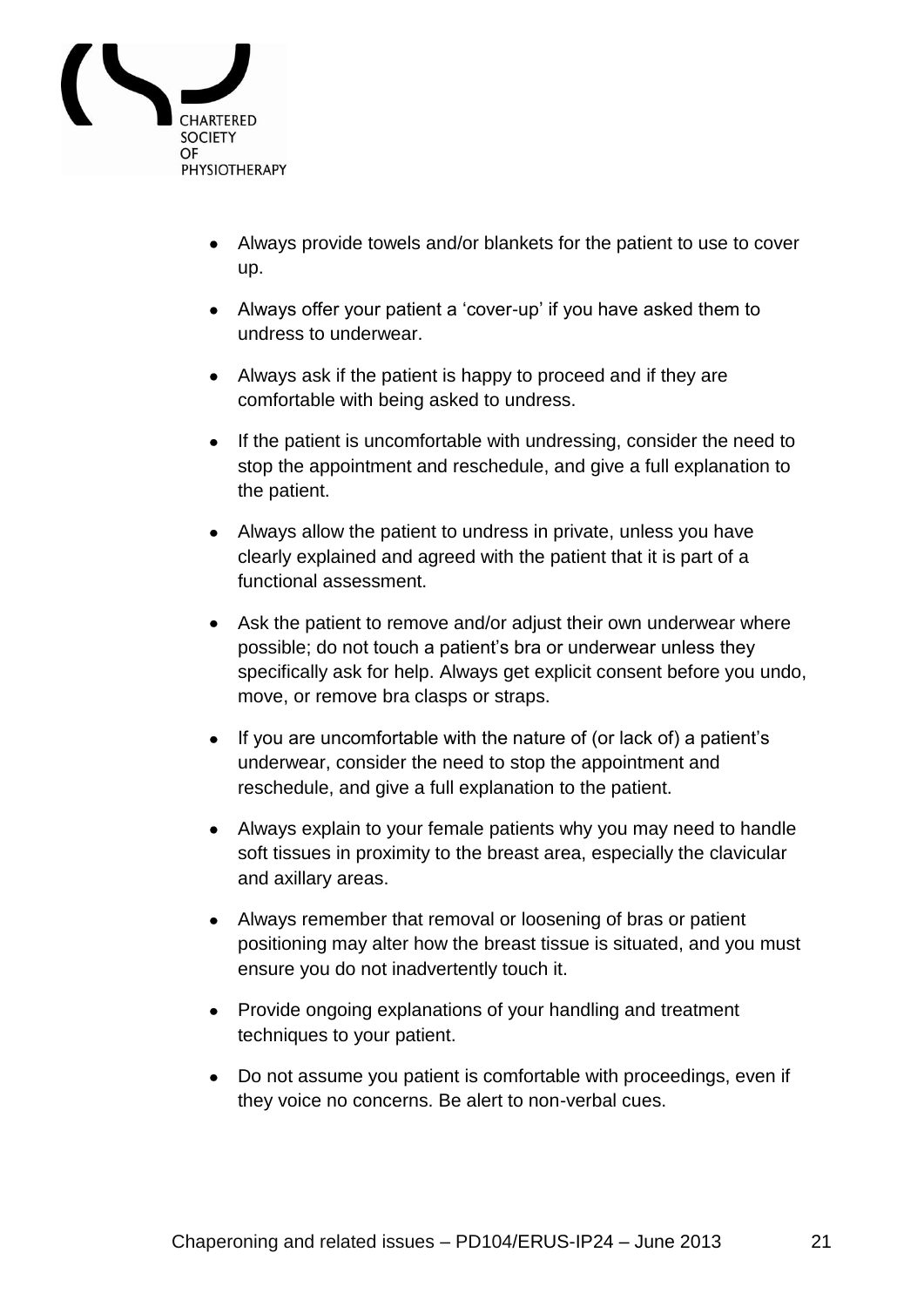

Maintaining appropriate professional and sexual boundaries:

- Keep to relevant personal detail in history taking and be clear to patients why you are asking it
- Provide adequate explanation to avoid misunderstanding and misinterpretation
- Maintain proper appointment systems
- Provide proper facilities for dressing/undressing
- Offer a chaperone for close and/or intimate examinations
- Do not make reference to a patient"s breasts or genitalia unless specifically required as part of the presenting condition
- Never use sexually demeaning words
- Never use sexualised language
- Refrain from undue familiarity
- Refrain from undue personal comments about your patients
- Avoid undue reference to sexual matters, unless clearly and directly related to the clinical presenting problem. You must explain to your patient why you are exploring such issues
- Avoid conversation that may have sexual connotation, innuendo or inference
- Be aware of the implications or unintended consequences of accepting gifts from your patients
- Do not contact patients using your own personal mobile phone unless explicitly approved as part of your job; there must be an employer policy in place for this activity
- Do not contact patients outside of your normal working hours unless there is a good reason that is recorded in their notes
- Do not contact your patients in regard to their treatment using social networking sites unless this is part of an employer approved policy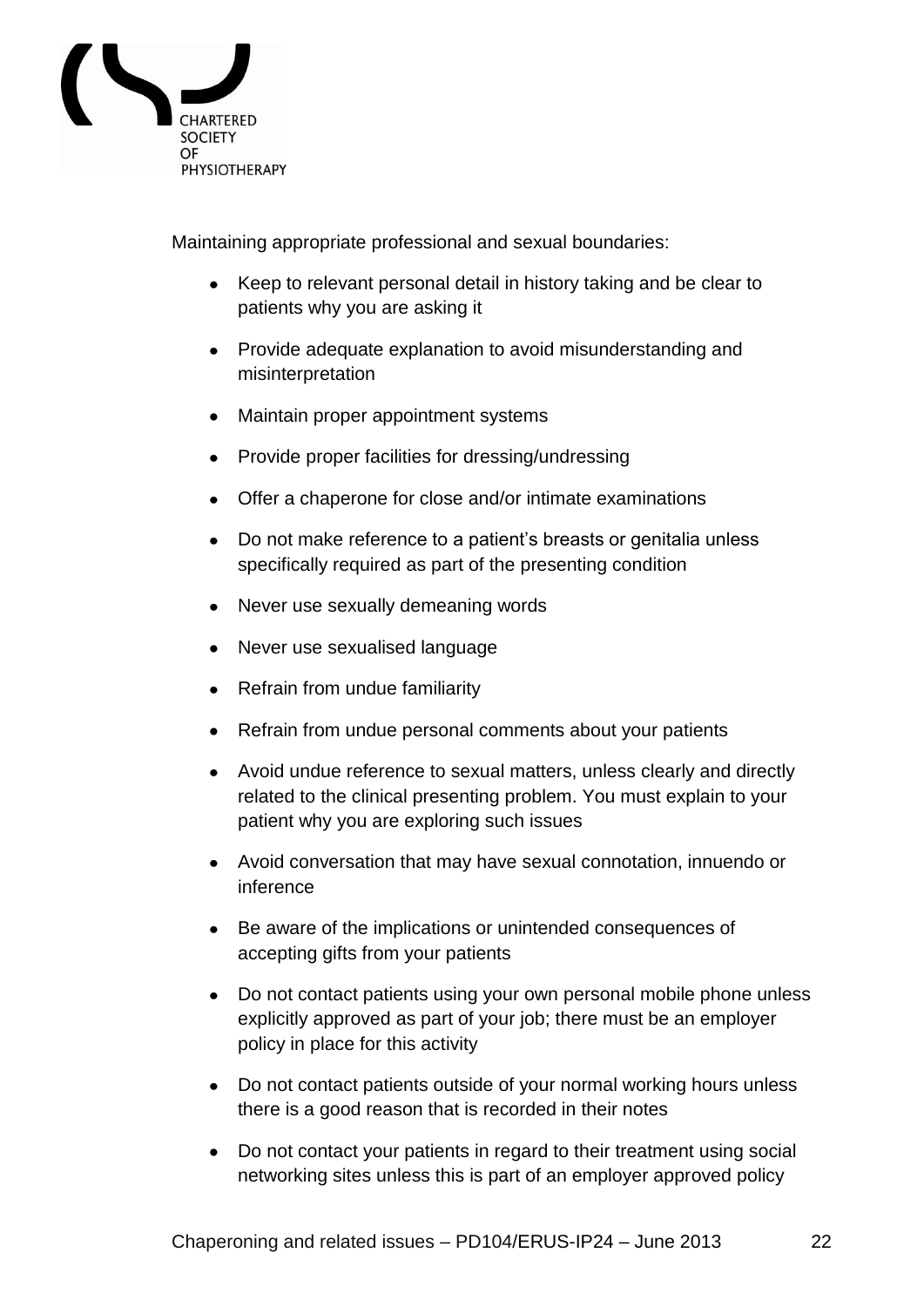

- Be aware that patients may be vulnerable at time of crisis in their lives
- Be aware that you may be vulnerable if you are experiencing a crisis in your personal and/or professional life
- Seek early help for personal crises
- Do not involve your patients, or members of their immediate family, in any aspects of your personal problems.

In addition, considering the following areas of professional practice may lessen the risk of such allegations being made:

### <span id="page-22-0"></span>**Information giving**

Members should read the CSP information paper Consent and Physiotherapy Practice (PD078)<sup>(1)</sup> for comprehensive advice on information giving; this paper does not repeat that information.

The most common cause of patient complaints is with regard to the patient"s expectations and understanding of what the physiotherapist was doing in the process of treating them.

Remember, physiotherapists are very aware of what physiotherapy involves, have performed techniques many times before, and their professional peers understand that a requirement for the patient to undress is a reasonable expectation of some aspects of clinical practice.

However, patients often do not have this experience, and it is wrong to assume that patients understand what is expected during physiotherapy treatment. It is a reasonable expectation that a physiotherapist will explain clearly to a patient what is going to happen.

It is important that patients are given the following information:

- The nature and purpose of any proposed examination and treatment
- The level of undress required
- Any items of clothing that are more suitable during treatment
- Any items of clothing that are not suitable during treatment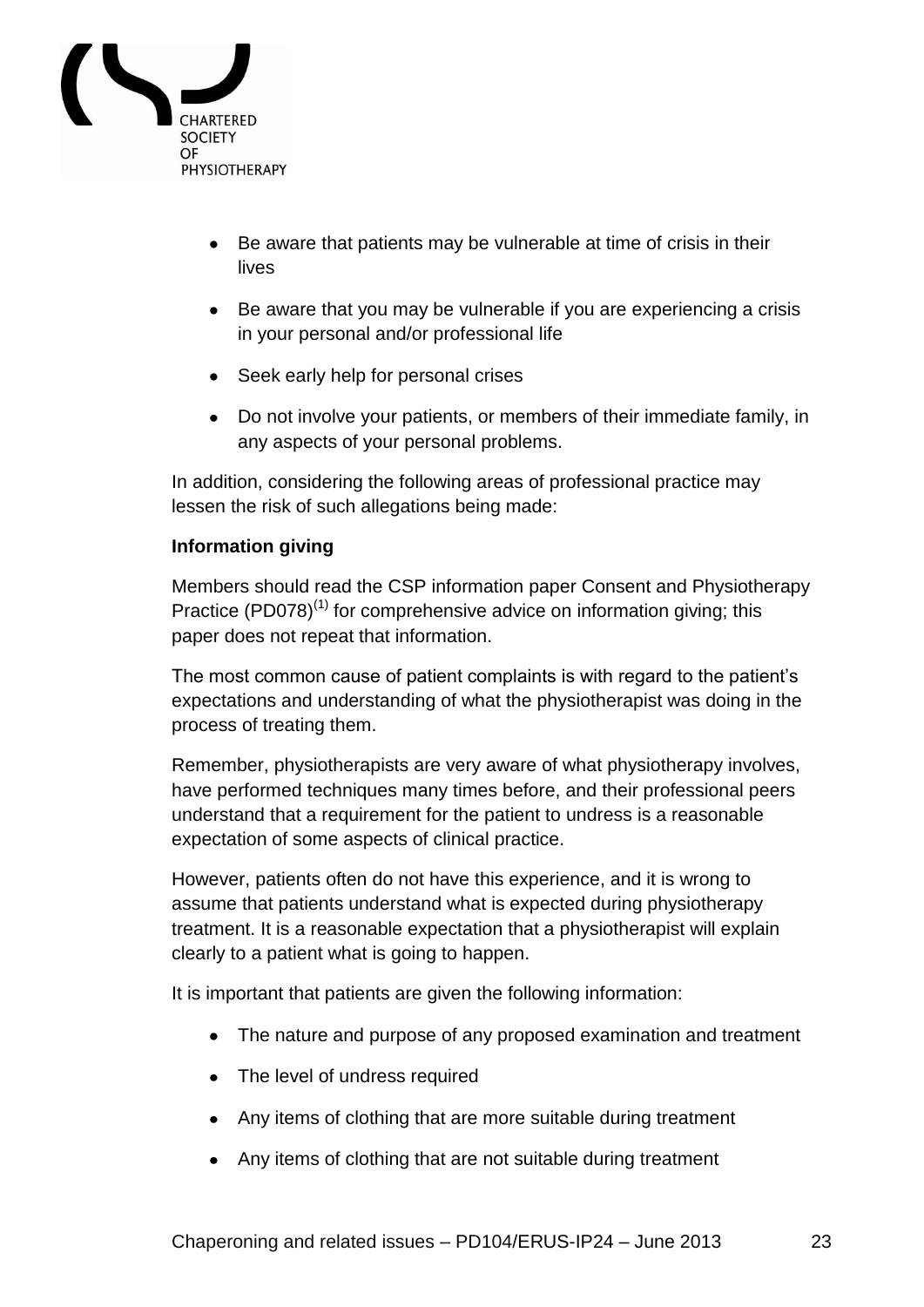

- If any invasive examination is required
- If any close body contact and/or handling close to intimate areas is required
- Any particular positions that may be required to be used during treatment, particularly if the patient may feel vulnerable

Such information may be suitable for generic patient information booklets/ leaflets that can sent out with appointment letters, or can be prominently displayed in waiting areas or on clinic websites. In any event, the therapist must ensure that the patient has understood the information prior to starting treatment.

In addition, patients should always be advised that they may request a formal or informal chaperone to be present, and the alternatives for treatment that may need to be considered if this request cannot be met.

#### <span id="page-23-0"></span>**Consent**

Members should also read the information paper Consent and Physiotherapy Practice<sup>(1)</sup> for comprehensive advice on consent; this paper does not repeat that information.

It is imperative that the therapist checks ongoing consent to treatment.

Consent to one action e.g. moving a bra strap off a shoulder does not necessarily mean consent for another related task e.g. undoing a bra clasp.

If ongoing consent to treatment may be disputed, the presence of a formal chaperone may be required to verify and confirm the patient's wishes.

#### <span id="page-23-1"></span>**Record keeping and documentation**

Good clinical record keeping is essential. Details of every examination should be clearly documented, including whether a chaperone was available, offered, present or declined etc.

If the patient expresses any doubts, reservations and/or concerns these should be clearly documented in addition to any action taken by the therapist to address those concerns.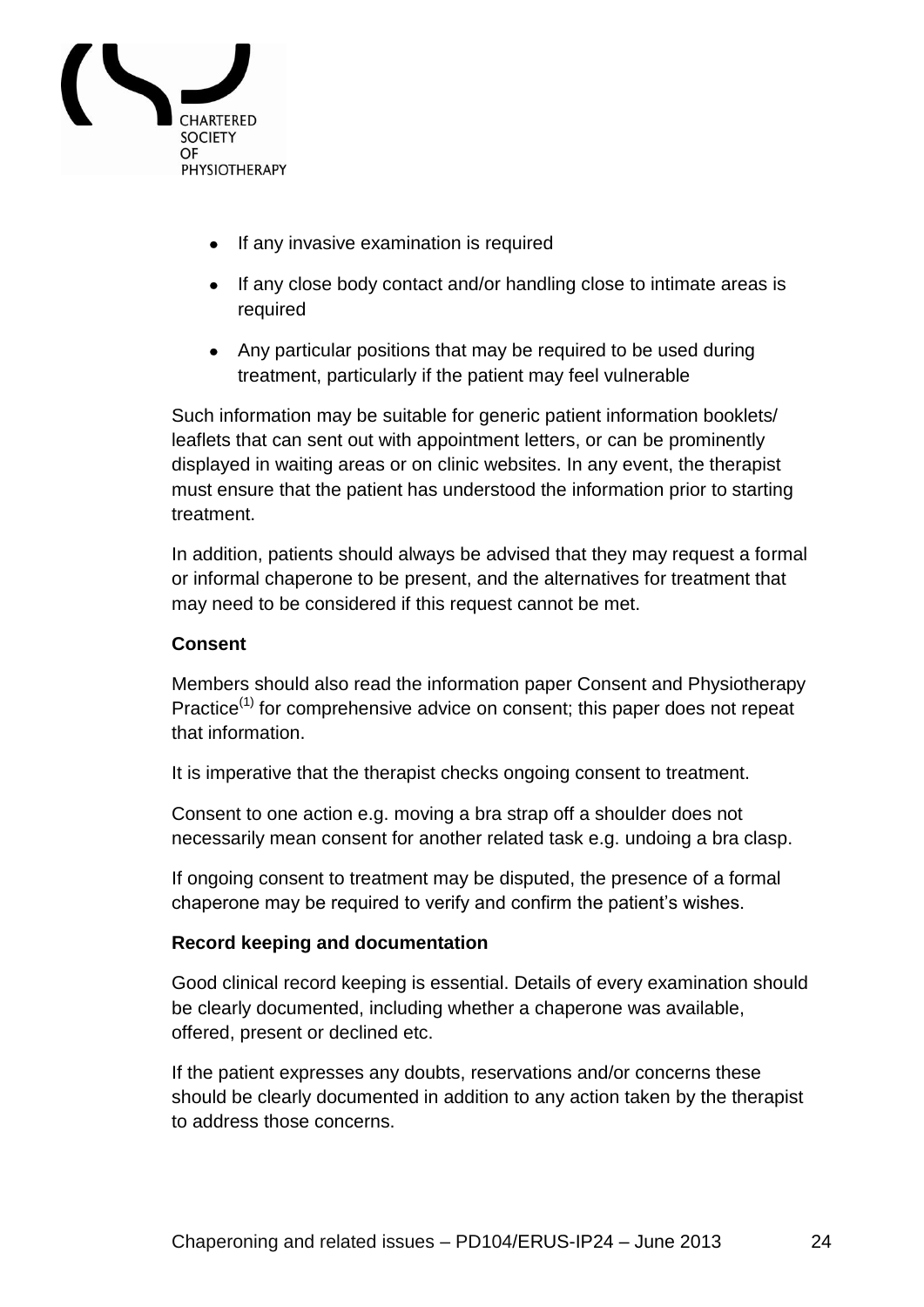

Any situation where a clinical incident and/or complaint is made should be dealt with according to the relevant clinical governance policies and procedures, which should be in place regardless of practice setting.

#### <span id="page-24-0"></span>**Clinical examination**

Patients should always be provided with a chaperone if they request one. Depending on the type of planned examination or treatment, a chaperone should be offered. In addition the following considerations should help ensure patient dignity and provide reassurance.

Environment:

- Facilities should be available for patients to undress in a private undisturbed area
- There should be no undue delay prior to examination once the patient has removed any clothing
- Intimate examination should take place in a closed room or wellscreened area that cannot be overheard and/or entered while the examination is in progress
- During an intimate examination the patient should be offered a gown or other cover for themselves
- During close examinations towels and/or blankets should be available for the patient to cover themselves

During examination/treatment:

- Offer reassurance
- Be courteous
- Keep discussion and conversation relevant
- If you need to ask questions related to breasts, keep the questions factual and related to clinical need
- Avoid unnecessary personal comments
- Encourage questions and discussion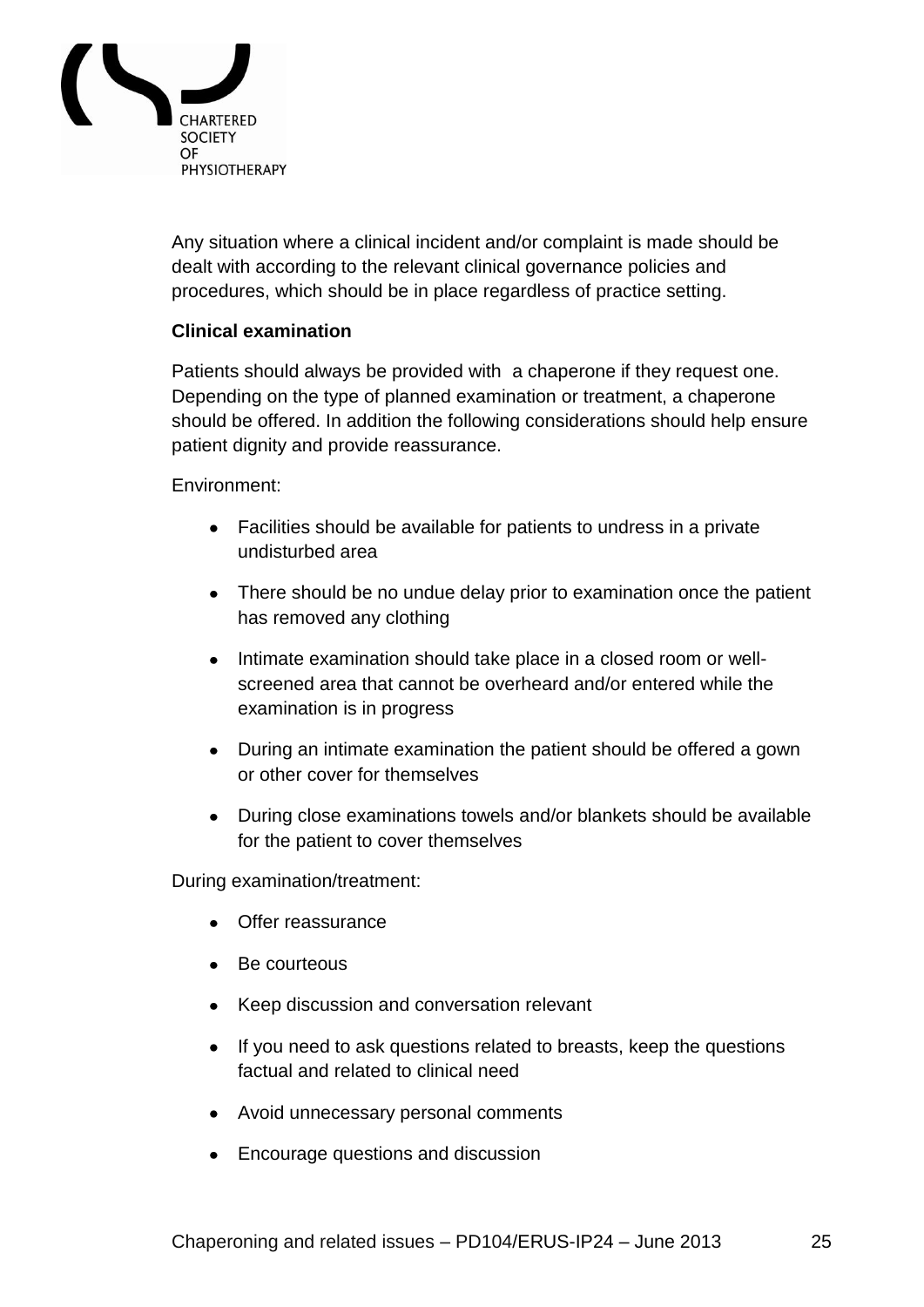

- Remain alert to verbal and nonverbal indications of discomfort, anxiety or distress
- You should not be interrupted by phone calls or messages
- You should not leave the treatment room without giving an explanation to the patient, and providing the patient the opportunity to get dressed or cover up.

#### <span id="page-25-0"></span>**Manual therapy techniques**

Some assessment and treatment techniques may feel unusual to patients or make them feel vulnerable, particularly if they are undressed.

In particular, the handling techniques used in the following physiotherapy interventions may need to be clearly explained to the patient:

- Straight leg raise, and hand placement for stabilisation
- Palpation around the pelvic area, groin and lower lumbar spine
- Positioning and close handling for manual and/or manipulative techniques of the pelvis, lumbar and thoracic spine.

A formal chaperone is not mandatory for the performance of close manual therapy techniques but should be provided when the patient requests a chaperone.

Clearly, wearing examination gloves is not required, but all therapists should ensure their handling and examination techniques are clearly explained to patients to limit the possibility of misinterpretation or sexual connotations, particularly when patient and therapist are of different genders.

Male physiotherapists performing close examination on a female patients should consider whether a chaperone is required.

#### <span id="page-25-1"></span>**Intimate examination**

Since December 2012 the CSP has set the educational expectations for all physiotherapists who wish to perform intimate examination as part of physiotherapy practice.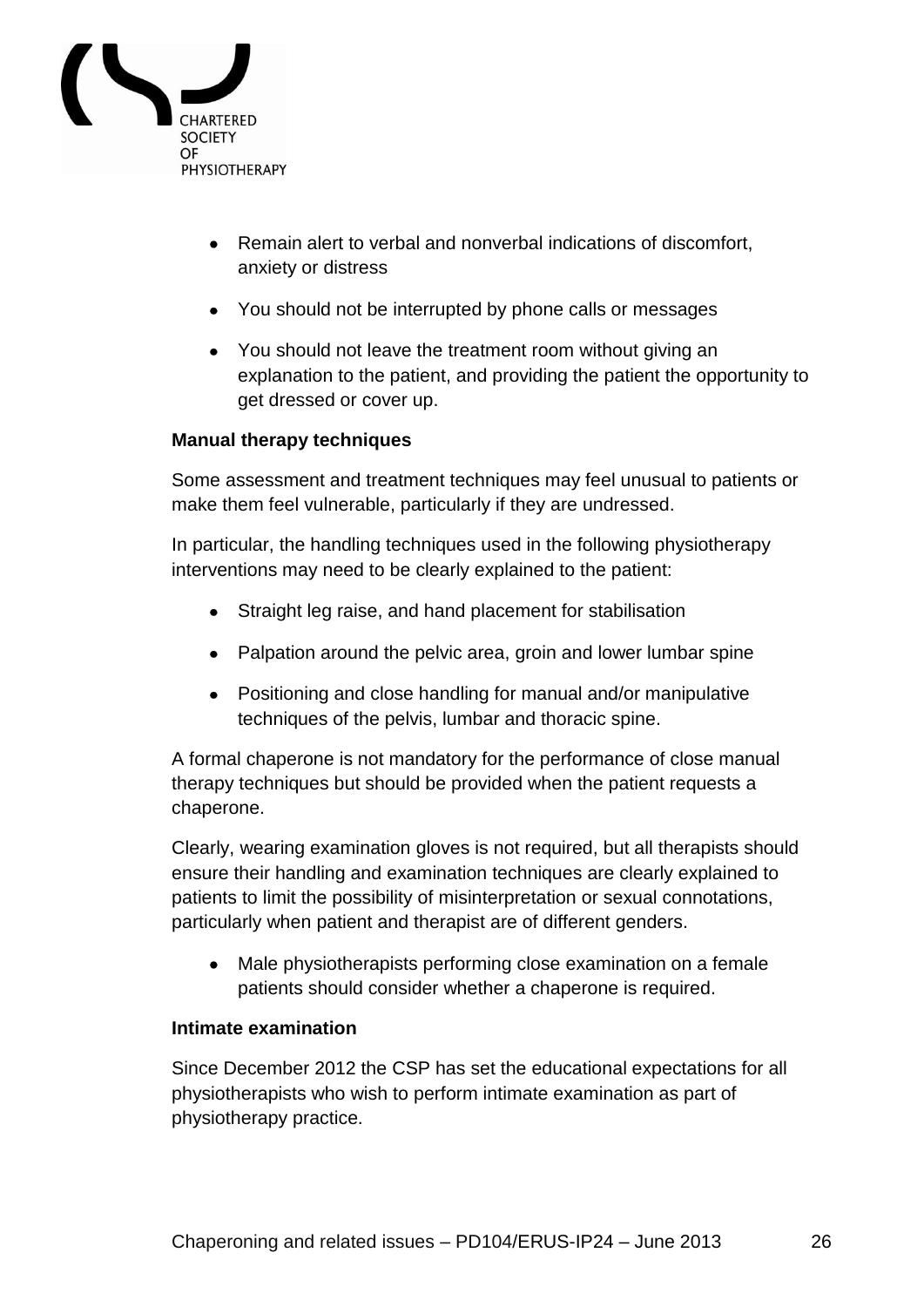

The information paper Pelvic Examination (PD092)<sup>(3)</sup> makes reference to information giving, consent and chaperoning in the context of intimate examination.

A formal chaperone is not mandatory for the performance of intimate examination but should be considered necessary, and provided, when:

- The patient requests a chaperone
- A male physiotherapist is performing an intimate examination on a female patient.

Examination gloves *must* be worn during intimate examination as, amongst other reasons, gloves act as a physical barrier, keeping the examination on a clinical basis and limiting the possibility of sexual connotations.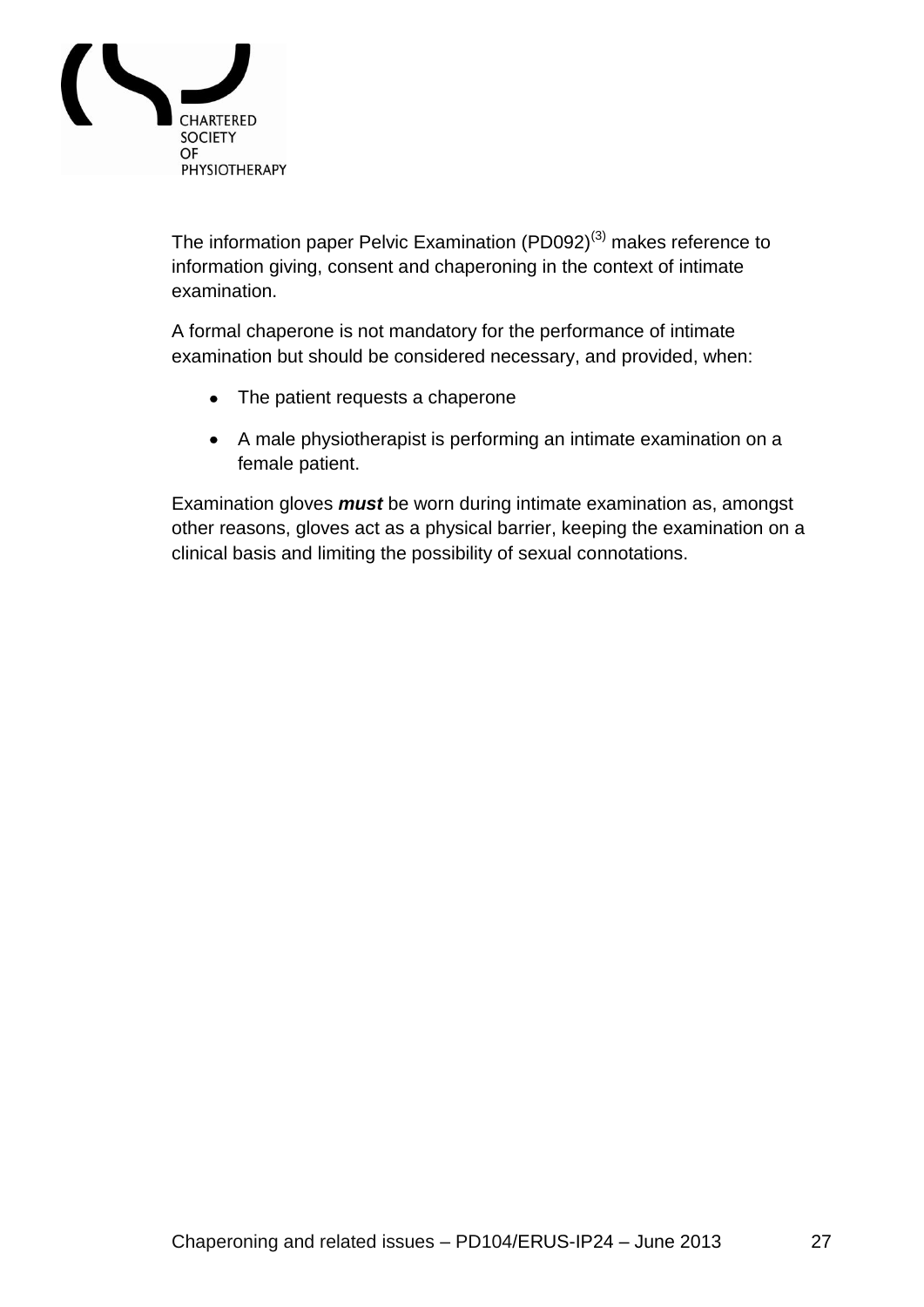

# <span id="page-27-0"></span>**Section 5: Special circumstances**

#### <span id="page-27-1"></span>*Children*

Children receiving physiotherapy treatment are usually accompanied to their appointments by a parent, person with parental responsibility, or carer. This is usually to provide both consent for treatment and chaperoning for the child.

Children aged 16 or over can consent to their own treatment and so do not require a parent to attend treatment. If a child aged 16-18 years requests or requires a chaperone, then one should be provided as in the case of provision of adult services.

If a child under 16 years of age attends for treatment unaccompanied, they must be able to consent to their own treatment. The capacity for a child under 16 to give consent for treatment is covered in the CSP information paper Consent and Physiotherapy Practice.<sup>(1)</sup> Similarly, children under 16 years of age do not necessarily require a chaperone, but the younger the child, the greater the need to have someone else present.

The CSP recommends that all children under 13 years of age have a chaperone present during treatment if they are not accompanied by a parent or carer.

#### <span id="page-27-2"></span>**Children as chaperones**

Physiotherapists have a duty to consider the welfare, protection and capacity issues of the children themselves, and understand that even in exceptional circumstances, it may not be in the best interests of the child for them to be used as a chaperone.

The younger the child, and the more intimate the nature of the procedure requiring chaperoning, the more difficult it is to justify the use of child chaperones. If in any doubt, you must consider rescheduling the patient"s appointment until an appropriate chaperone can be found

• The CSP recommends that children are not used as chaperones if they attend for treatment with adult family members.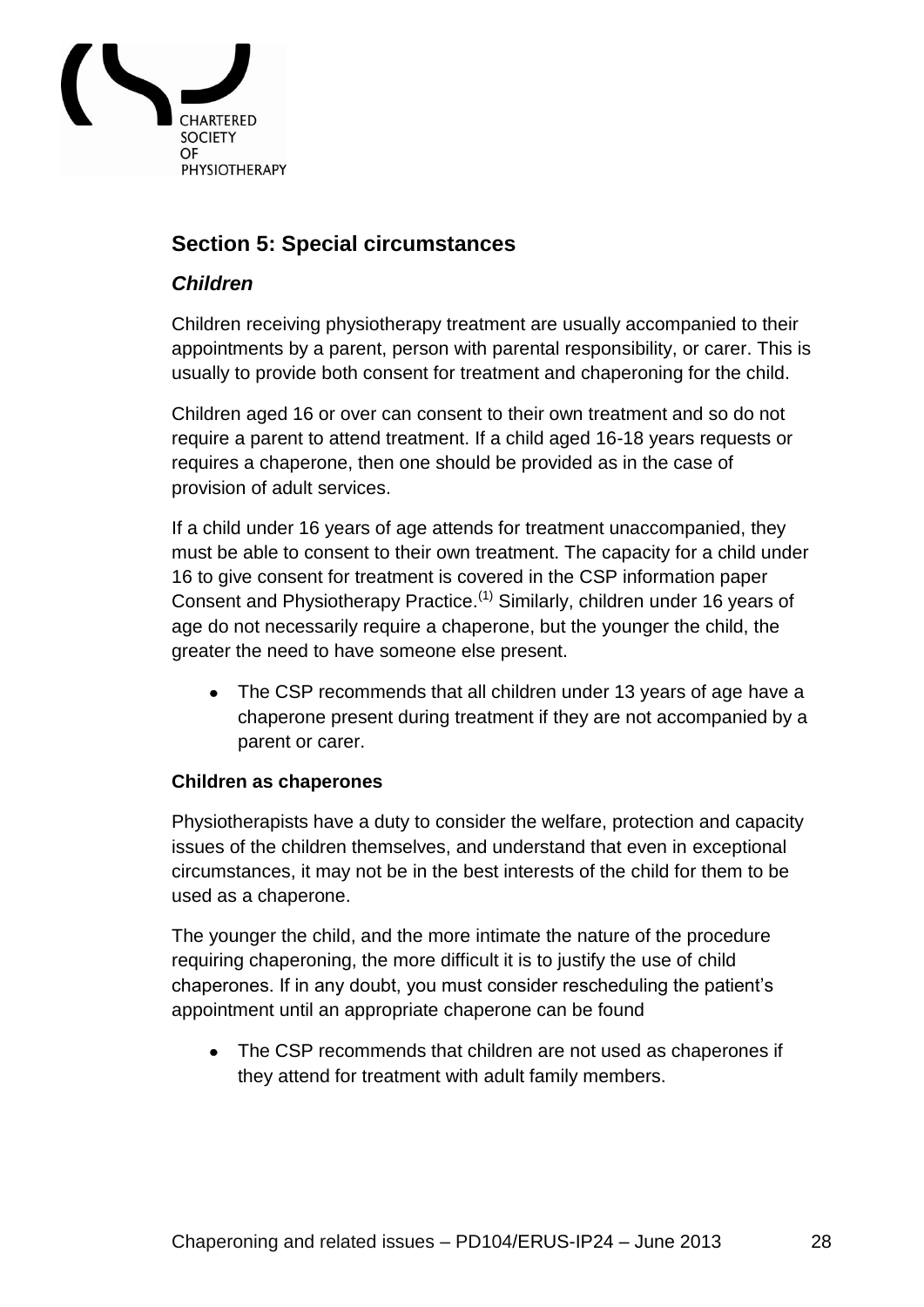

# <span id="page-28-0"></span>*Religious beliefs / ethnic identity*

It is unlawful to discriminate against a person on the grounds of their religious beliefs. This may also include affecting their ability to access and/or provide healthcare services on the grounds of such beliefs.

#### <span id="page-28-1"></span>**The patient**

The religious and cultural identity of some female patients mean that they may either require a chaperone to be present at all times during any treatment, or they will be unable to be treated by male physiotherapists, even when a chaperone is present.

For example, Muslim and Hindu women may have a strong aversion to being touched by a man other than their husband.

- Always provide a chaperone if the patient requests one.
- Always offer a chaperone, even if the patient does not request one.
- Ensure that the patient understands the nature and purpose of what is planned. If necessary, ensure an appropriate interpreter is present.

The interpreter may be able to act as an informal chaperone.

- Limit the degree of undress required, even if this requires some modification to your planned assessment and/or treatment, provided that your clinical reasoning and decision making is not impaired by limiting the amount of undress.
- Where possible, ensure a female therapist treats the patient.
- Where no female therapist is available, and no chaperone is available e.g. single-handed male physiotherapist in private practice, consider the need to refer the patient on to another service provider who can offer a female therapist and chaperone.

Adult family members can, where the patient agrees, act as an informal chaperone, but not as an interpreter or formal chaperone.

Formal chaperones and/or interpreters (depending on the situation) need to be provided in accordance with the policies of the provider organisation, which should safeguard both the patient and the physiotherapist in that the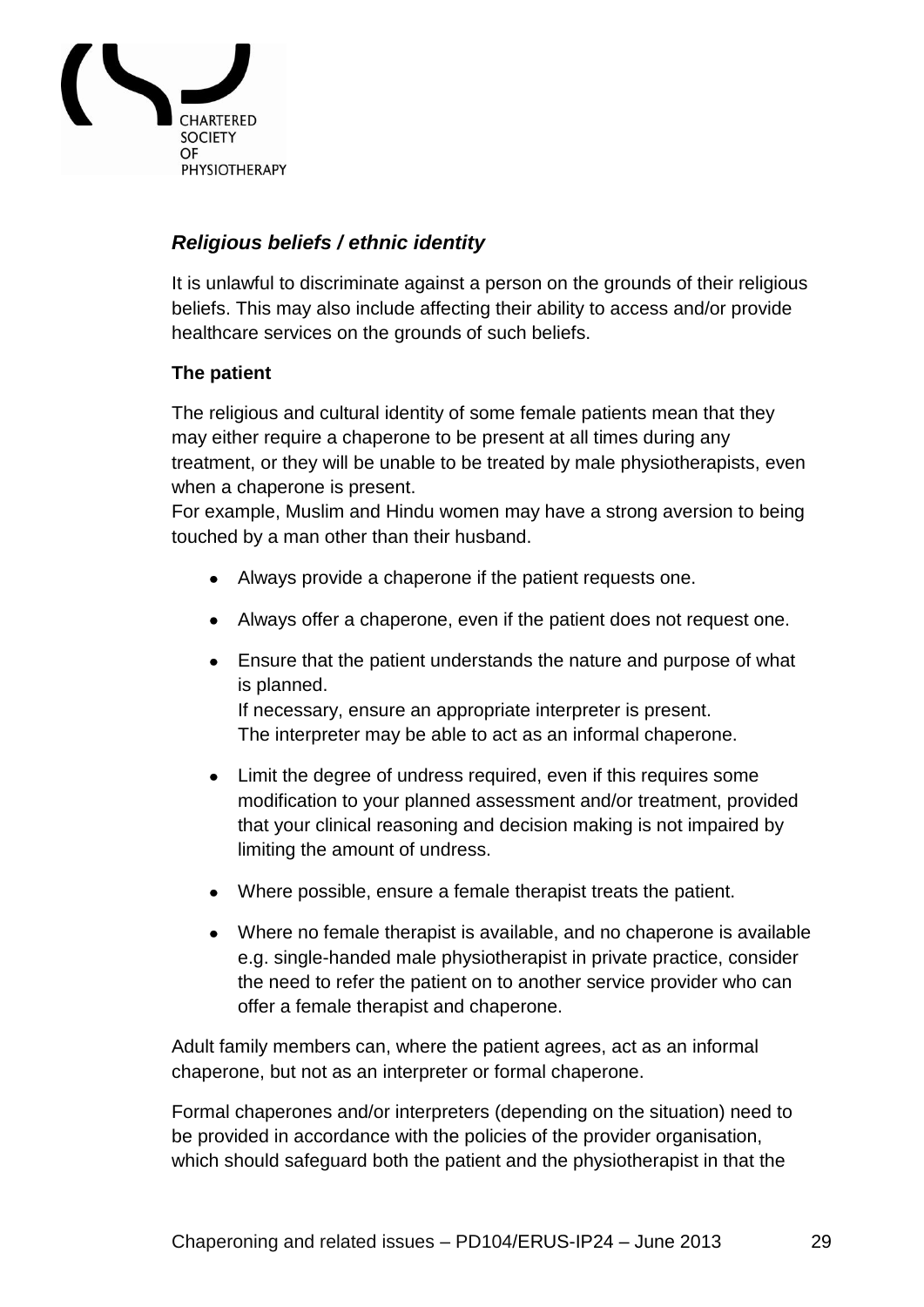

chaperone/interpreter will have specific skills and training to ensure that requirements around ongoing consent are satisfied.

### <span id="page-29-0"></span>**The physiotherapist**

The religious and cultural identity of some physiotherapists may mean that they feel they are unable to treat certain groups of patients. For example, some female physiotherapists may not be able to treat male patients unchaperoned, or male physiotherapists may be unable to treat female patients in a state of undress.

In large organisations, it is reasonable to expect that religious and cultural requirements will be respected.

- Ensure that your employer (if you have one) is aware in advance of any religious belief that influences your ability to treat certain groups of patients.
- Ensure that your patients are made aware at the earliest opportunity if you are unable to treat them because of your religious beliefs.
- Have a process in place for referring patients on to to other service providers if you are unable to treat them.

#### <span id="page-29-1"></span>*Mental capacity and mental health*

Some patients with conditions that may affect their mental capacity or mental health may have specific requirements to be chaperoned during treatment. These patients may also have specific considerations with regard to their ability to consent to treatment (covered in Consent and Physiotherapy Practice $(1)$ .

- Always provide a chaperone if the patient requests one.
- Always offer a chaperone, even if the patient does not request one.
- Always provide a careful, simple and sensitive explanation of what you plan to do.
- Ensure the patient understands the nature and purpose of what is planned. If necessary, ensure an appropriate advocate is available. The advocate may be able to act as an informal chaperone.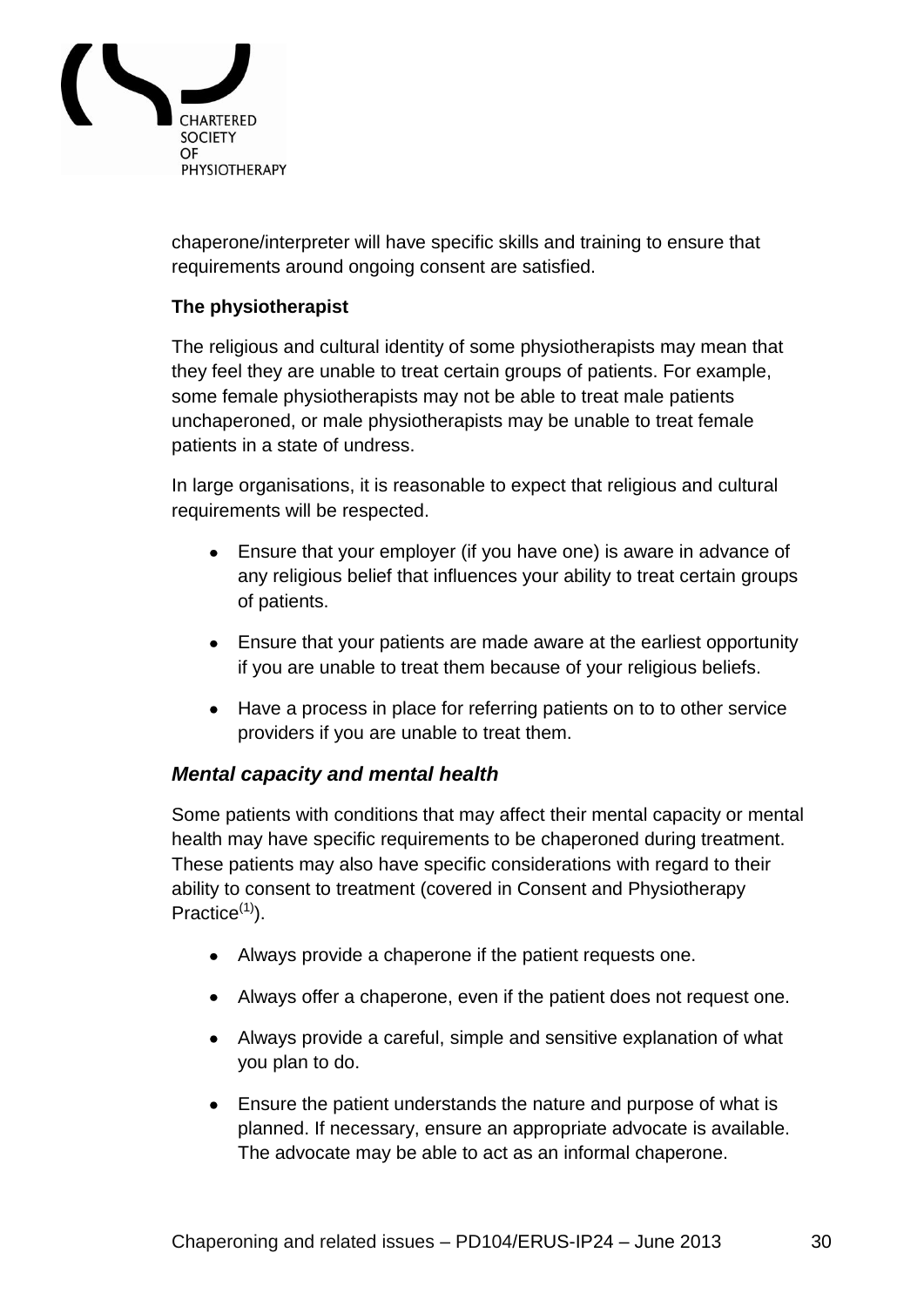

Limit the degree of undress required, even if this requires some modification to your planned assessment and/or treatment, provided that your clinical reasoning and decision making is not impaired by limiting the amount of undress.

This group of patients is particularly vulnerable and you must particularly consider:

- The patient's reaction to being touched
- Boundary-setting and personal physical boundary encroachment
- Social skills, in particular ability to judge the purpose and intention behind being touched, particularly whilst in a state of undress.
- Verbal and non-verbal reactions to treatment.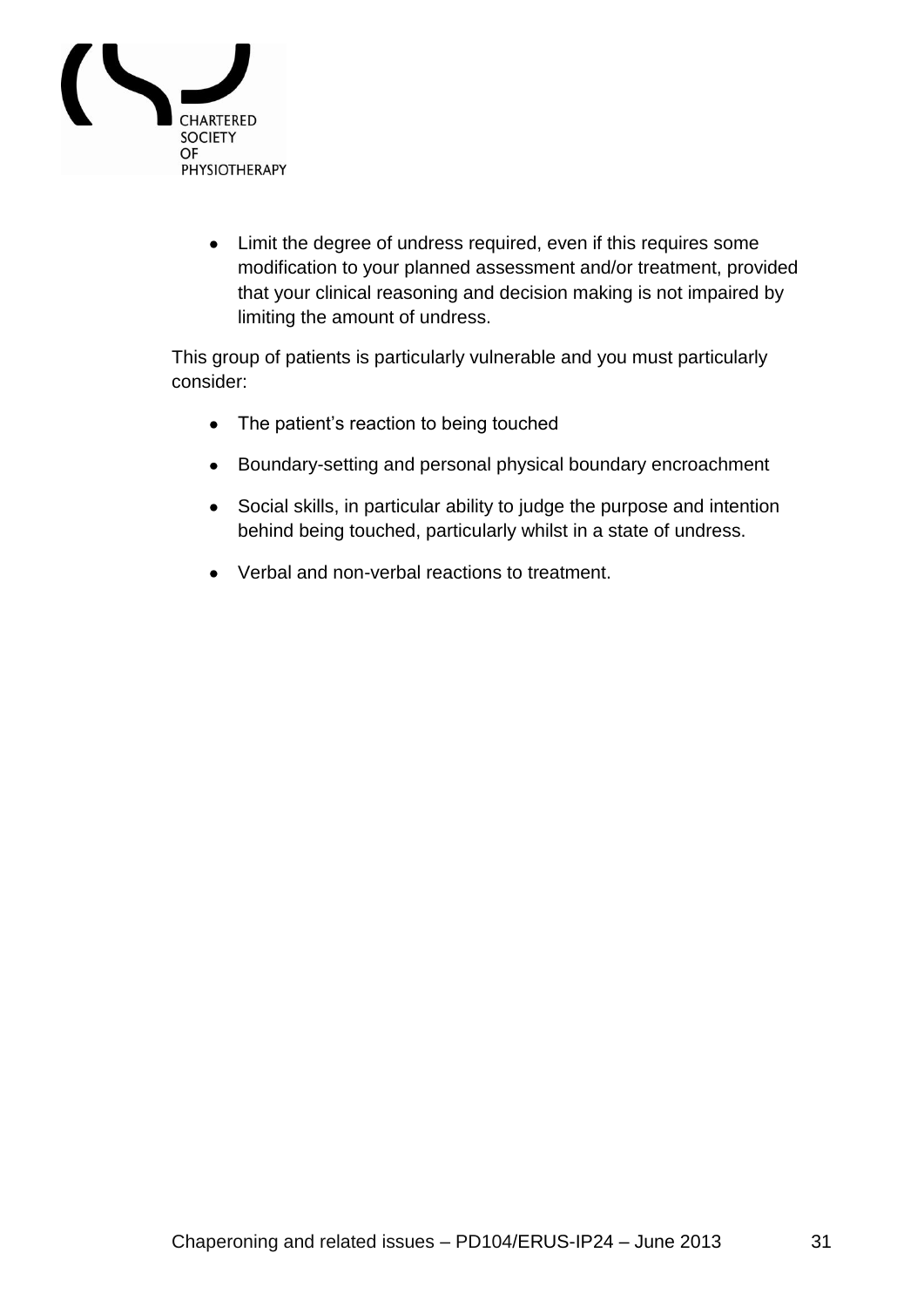

# <span id="page-31-0"></span>**Section 6: What should I do if…?**

…I feel I need a chaperone?

You should arrange for a formal chaperone to be available during the consultation

…my patient asks for a chaperone?

- You should provide a chaperone for the patient.
- ...there is no chaperone available?
- If an appropriate chaperone is not immediately available you should reschedule the appointment until such time that a chaperone can be provided.

…my female patient is not wearing suitable underwear and I need to perform a close examination?

- If necessary arrange for a formal chaperone to observe the treatment session; if one is not available, consider rescheduling the patient's appointment.
- Advise the patient on appropriate items of clothing for treatment. All patients attending for outpatient appointments should be advised about appropriate items of clothing for assessment and treatment in advance of their initial appointment, either verbally or preferably in writing.
- If the patient continues to wear unsuitable underwear, particularly if accompanied by other potentially suggestive or provocative behaviour, consider the need to transfer care to another therapist.

…a complaint is made against me to HCPC?

You must contact ERUS at the CSP as soon as you are notified by HCPC of an allegation against you. This is because there is a deadline within which you will need to respond, and ERUS will assist you in formulating a response. There is an ERUS Information Paper that provides further information about the complaints process and the support available to CSP members in these circumstances.<sup>(4)</sup>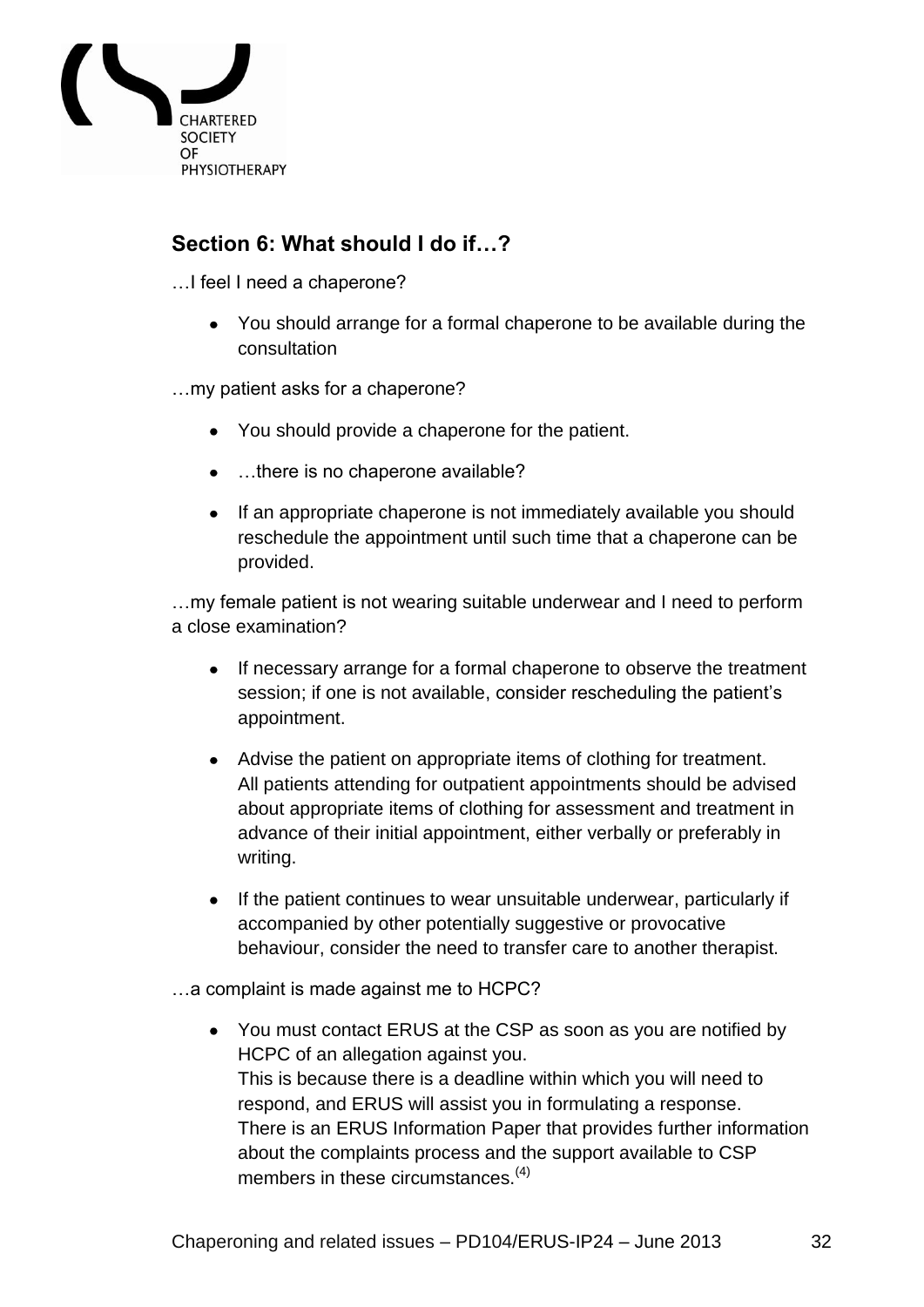

I have read Chaperoning and other issues, and I am concerned that I may be vulnerable to a complaint.

I am a male physiotherapist and my manager has never mentioned the issue of chaperones.

I don't even know whether my employer has a policy about this, what should I do?

- Your CSP steward is the first port of call if you are unable to find an employer policy on the use of chaperones. The steward should be familiar with what employment policies exist in the organisation and, if one has not been developed already, will raise this issue via the employer's policy development mechanism. In organisations with no steward you will need to contact the Enquiry Handling Unit at the CSP for further advice.
- If there is no policy in place, it is important to raise your concerns about the lack of a policy and your potential vulnerability by highlighting these to your manager in writing. This information paper can provide a useful basis for discussion at a meeting with the manager/employer and drafting any communication with them.

I have read Chaperoning and other issues and I am concerned that my employer"s policy does not reflect this guidance. What should I do?

- Ask your line manager for a copy of the organisation's chaperoning policy, and compare it with the CSP guidance.
- Get your CSP steward involved in reviewing the policy.
- Highlight any specific concerns you have about perceived gaps in the policy.
- Consider the perceived gaps in the policy: provided the issue has been properly considered and justified, there may be a good reason for the policy standing as it is, but if a review of working context highlights a risk to either staff or patients that can be mitigated by reviewing the chaperoning policy, then changes should be considered.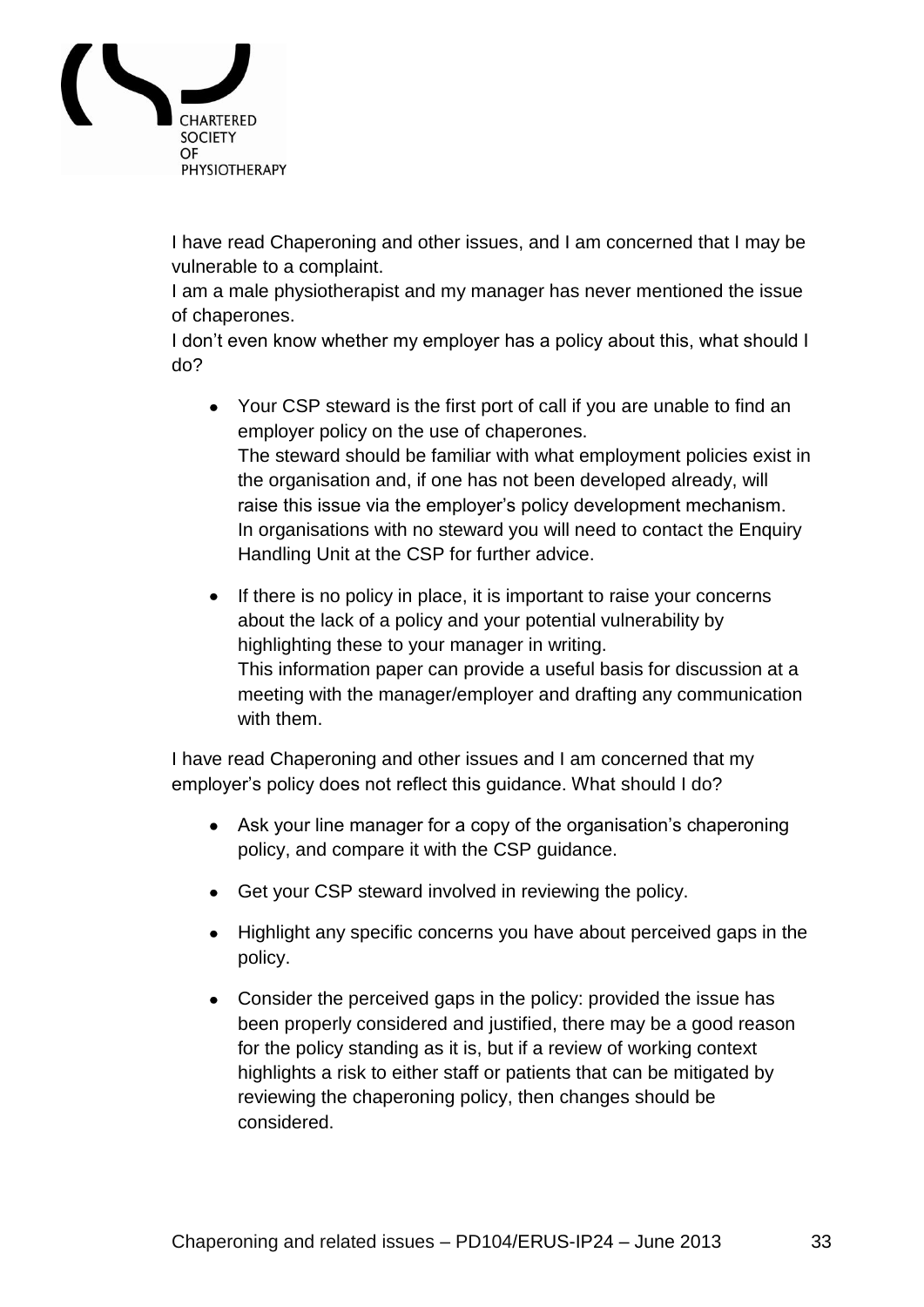

My employer does not have a chaperoning policy. What should I do?

- Ask your CSP steward to get involved in the development of an organisational policy.
- Your steward can raise awareness of the CSP guidance and use it to inform the creation of a suitable organisational policy.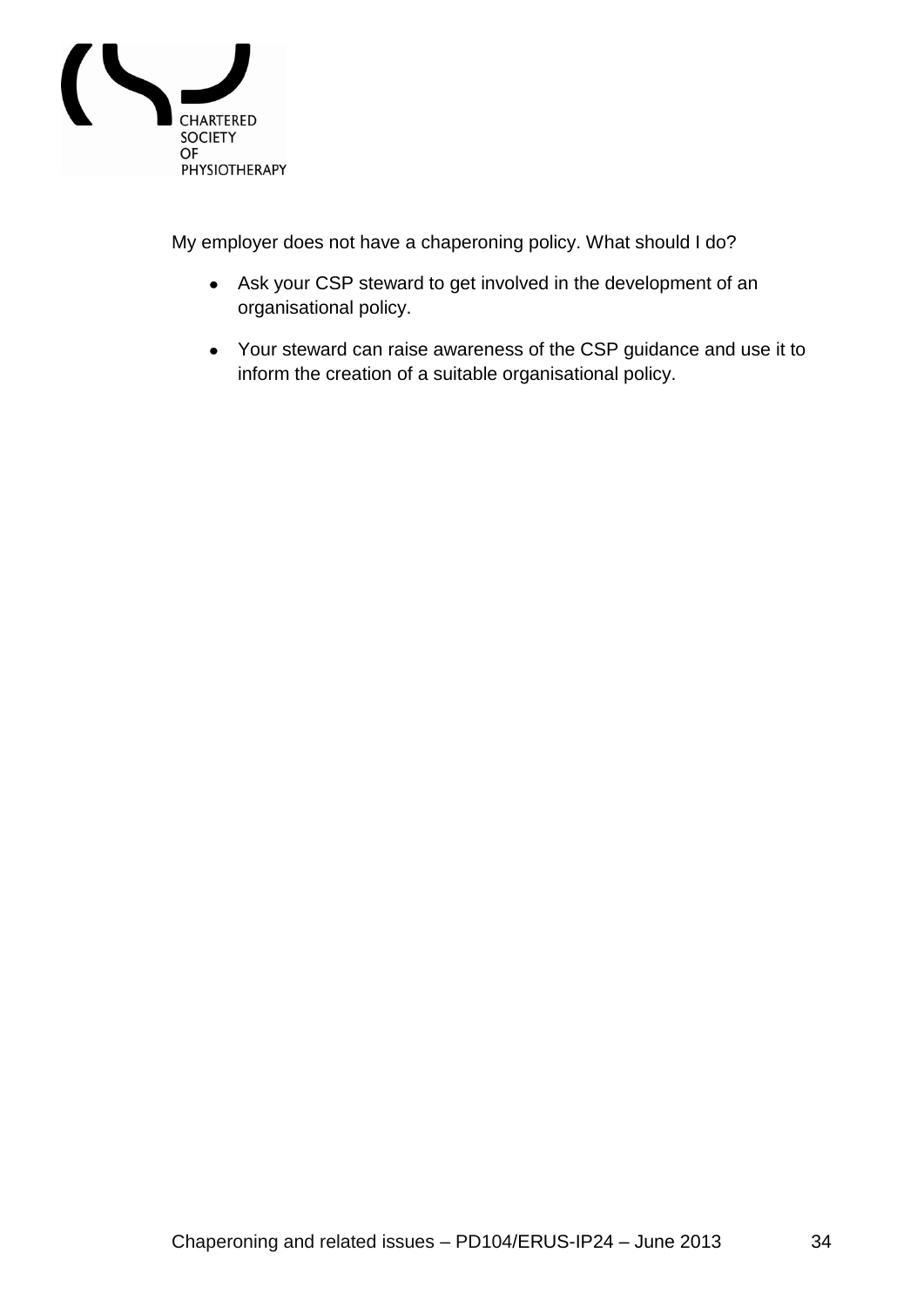

# <span id="page-34-0"></span>**References**

- 1. The Chartered Society of Physiotherapy. Consent and physiotherapy practice (PD078). London: The Chartered Society of Physiotherapy; 2012. Available from: http://www.csp.org.uk/publications/consent
- 2. The Chartered Society of Physiotherapy. Duty of care (PD101). London: The Chartered Society of Physiotherapy; 2013. Available from: http://www.csp.org.uk/publications/duty-care
- 3. The Chartered Society of Physiotherapy. Pelvic floor examination CSP expectations. CSP expectations of educational programmes in vaginal and/or ano-rectal examination and/or interventional procedures for physiotherapists (PD092). London: The Chartered Society of Physiotherapy; 2012. Available from: http://www.csp.org.uk/publications/pelvic-floorexamination-%E2%80%93-csp-expectations
- 4. The Chartered Society of Physiotherapy. HCPC investigations: a member guide (IP 40). London: The Chartered Society of Physiotherapy; 2010. Available from: http://www.csp.org.uk/publications/hcpcinvestigations-member-guide
- 5. The Chartered Society of Physiotherapy. Personal safety for loneworkers (HS07). London: The Chartered Society of Physiotherapy 2005. Available from: http://www.csp.org.uk/publications/personal-safetyloneworkers-hs07
- 6. Health and Care Professions Council. Standards of conduct, performance and ethics: your duties as a registrant. London: Health and Care Professions Council; 2012. Available from: http://www.hpcuk.org/publications/standards/index.asp?id=38
- 7. Health and Care Professions Council. Standards of proficiency: physiotherapists. London: Health and Care Professions Council; 2013. Available from: http://www.hpcuk.org/publications/standards/index.asp?id=49
- 8. The Chartered Society of Physiotherapy. Code of members' professional values and behaviour. London: The Chartered Society of Physiotherapy; 2011.